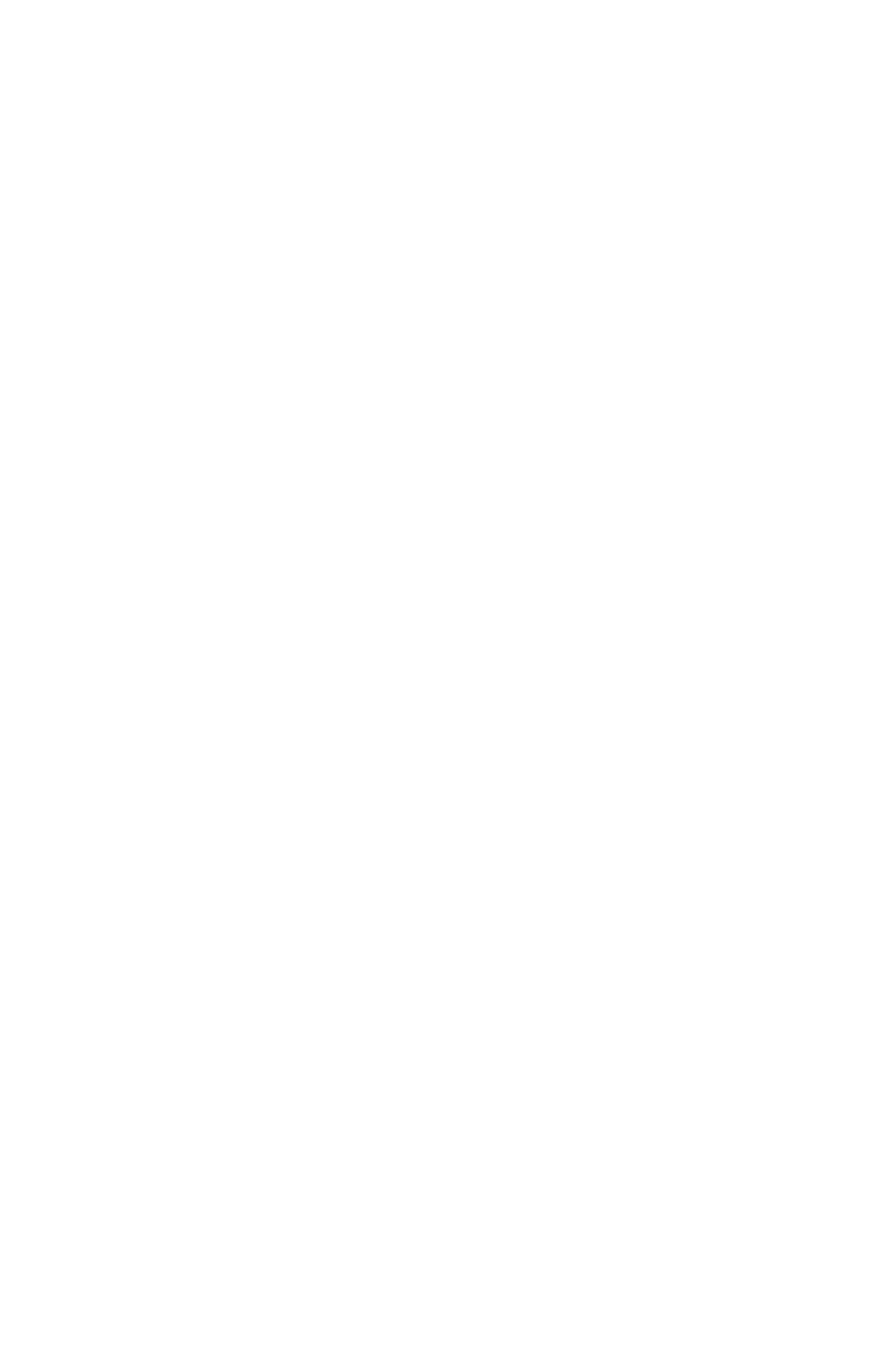## In Memory Of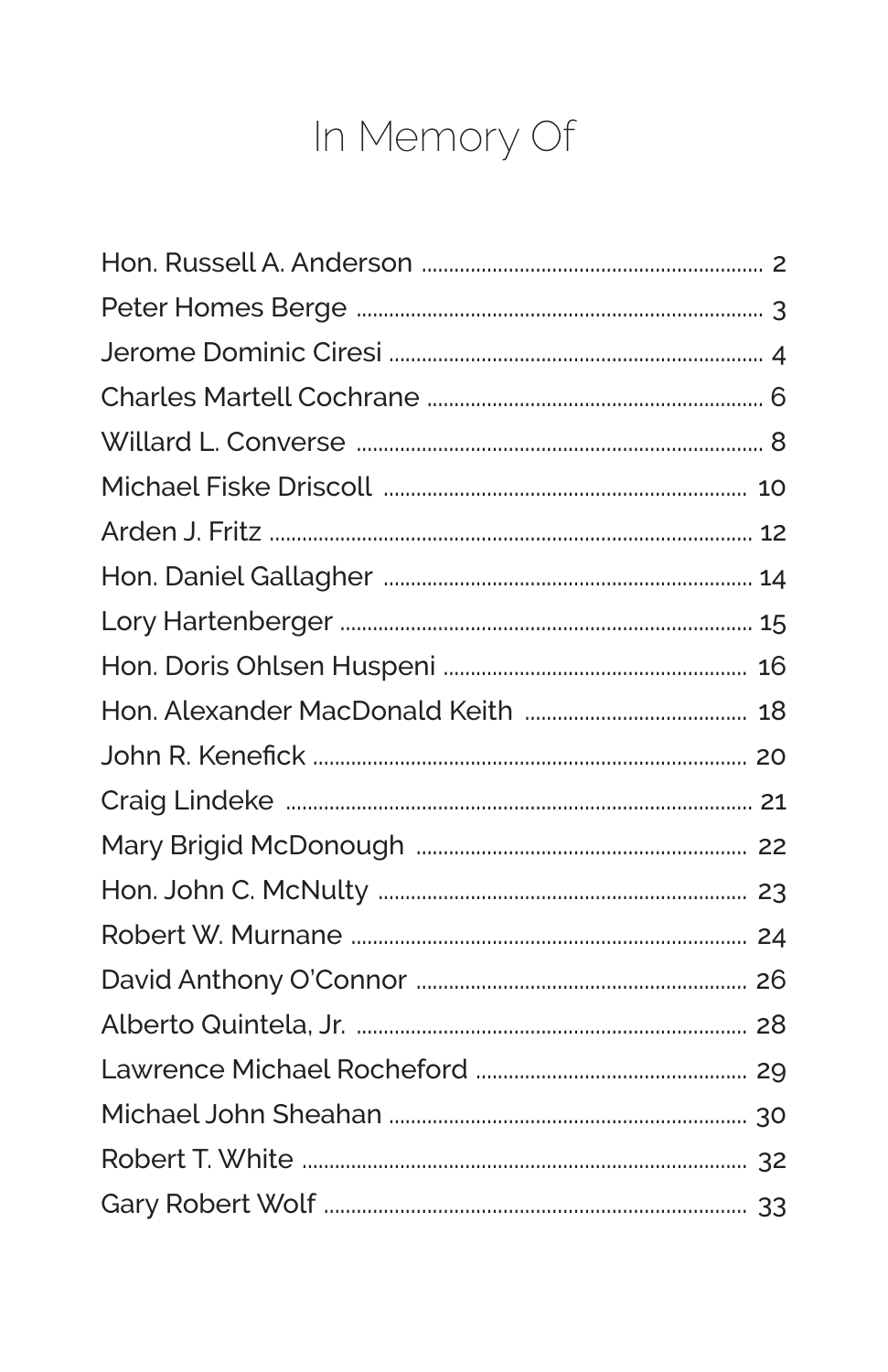#### **Honorable Russell A. Anderson**

May 28, 1942 — September 15, 2020

The Minnesota justice system lost one of our champions with the passing of Russell Anderson. Russ served in the justice system his entire career, as an attorney, judge, justice, and chief justice. And the system is all the better for it.

Russ's journey began in Bemidji, and he spoke often about his growing-up years, and the life lessons and work ethic he got from his father and mother and his extended family. Russ was a newspaper boy, hired hand on his uncle's farm, and gas-station attendant at his dad's station.

He went on to St. Olaf College, where he majored in history and economics and was student body president. Most importantly, he met the love of his life, Kristin, at St. Olaf and their union on earth lasted more than 53 years. Russ was a devoted husband and proud father of three children.

After St. Olaf, it was on to law school at the University of Minnesota. Then Russ served his country in the U.S. Navy Judge Advocate General's Corps, including working as a JAG officer in Japan, which he termed, "the adventure of my life."

Later, his JAG service took Russ to Washington, D.C., where he received a master's degree in international law. But then in 1976, Russ came home to Bemidji and entered private practice until he became Beltrami County Attorney, a position he held until his appointment to the district court bench.

During his 16 years of service on the district court bench in the Ninth Judicial District, Russ developed a reputation as a fair and compassionate judge. He was a leader in the Ninth District, serving as chief judge and on the statewide conference of chief judges.

In 1998, Governor Arne Carlson appointed Russ to the Minnesota Supreme Court. And then in 2006, Governor Tim Pawlenty appointed Russ to be Minnesota's chief justice, the position he held until his retirement in June 2008. During his time on the Supreme Court, Russ authored 176 opinions on a vast array of topics. He fought fiercely for the independence of the judiciary, cautioning that, "We must not let the heavy hand of politics come to rest on the scales of justice."

From newspaper boy in Bemidji to the chief justice of Minnesota—what a remarkable journey. Throughout his career, Russ garnered the respect of all he encountered. His work ethic was legendary and his story-telling hilarious. Russ Anderson lived a life of humility, and he was, for certain, the least self-important really important person any of us has ever known. It was never about Russ Anderson. It was always and only about the people in the cases he was called to decide, as he would often say, "One human circumstance at a time."

As Governor Pawlenty said about Russ in his letter accepting Russ's retirement, "You exemplify the very best in public servants."

Thank you, Russ, we are eternally in your debt.

Respectfully submitted by Chief Justice Lorie S. Gildea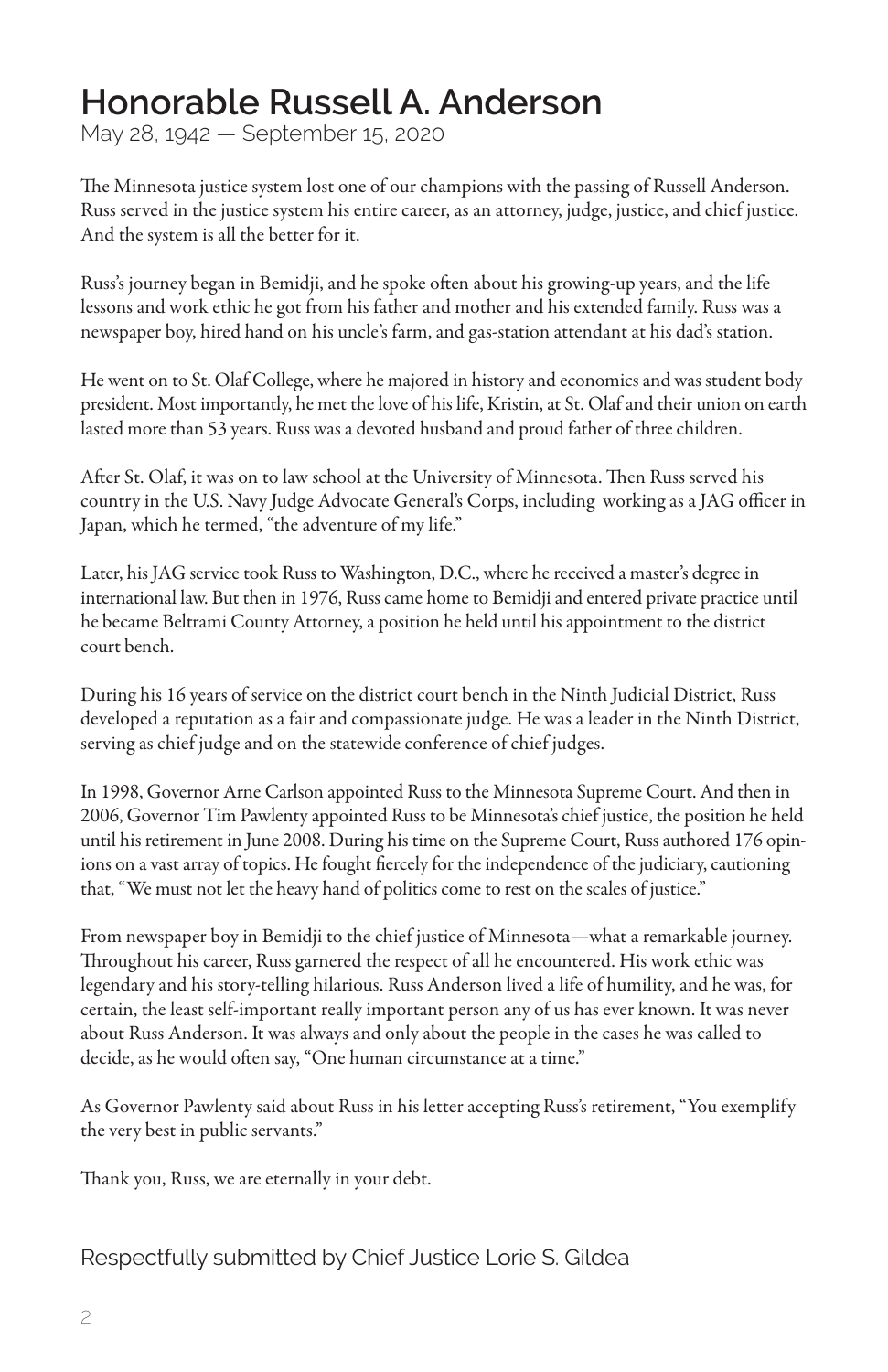#### **Peter Holmes Berge**

June 17, 1956 — February 25, 2020

Peter Holmes Berge, 63, of St. Paul, passed away on February 25, 2020 at home, ending a threeyear battle with brain cancer. After a San Diego upbringing, St. Olaf College, and study at William Mitchell College of Law (J.D., 1983), he was a judicial clerk at the Minnesota Court of Appeals and Minnesota Supreme Court. From 1985-1989, he practiced law at Schwebel, Goetz, and Sieben, leaving Minneapolis to study and teach at Temple University School of Law (LL.M.,1992). Teaching at Georgetown Law Center followed, then visiting professorship at William Mitchell.

In 1994, Peter returned to legal practice at Tewksbury, Kerfeld, Zimmer. As vice president of risk management at Minnesota Lawyers Mutual (1999-2002), he developed training and publications to lessen infractions and liability. After, he was an attorney at Pritzker & Associates (2002-2004) and Altera Law Group (2004-2008), earning "Super Lawyer" designations in 2004 and 2005. But love of teaching led him to become web education director for Minnesota CLE in 2005, building that program from the ground up and leading it until January 2017.

During active practice, Peter primarily represented injured plaintiffs, including numerous appeals, and co-authored *The Practitioner's Guide to the Minnesota No-Fault Act* (3rd Edition, 1988). In addition, he represented lawyers in cases of ethics and personal responsibility, and expanded in other areas (intellectual property, commercial, corporate, arts/entertainment, copyright/trademark).

With Minnesota, Hennepin County, and Ramsey County Bar Association memberships, he served as member and chair of multiple state-level committees, and on Minnesota Lawyers Professional Responsibility Board–Fourth District Ethics Committee and Mitchell Hamline's Alumni Board. The Association for Continuing Legal Education (ACLEA) benefited from his many contributions as a member, including frequent speaking and executive Committee service, where he was president-elect before his illness led to stepping down. Too, during and after studies at the University of Minnesota (MBA, 2016), he presented "business school for CLE" conference sessions, parallel to his often-taught technology classes for ACLEA boot camps.

People knew Peter for his intelligence, humor, hard work, and hospitality. His skills and knowledge cut a wide swath: from consulting, writing, and analysis to computer and political savvy to delicious cooking and grilling. Music was a passion for Peter, as a listener, concertgoer, and performer—particularly the guitar, which he owned many of and played expertly, solo and with others. He also took joy in his dogs, sports (e.g., running, soccer, and biking), travel, photography, art, architecture, fine food and wine, friends, family, and his beloved wife, Debbie Sit, who passed in 2015.

Peter is survived by brothers Mark and Eric (Tammy, with children Kevin, Laura, and Katherine), extended family, and a host of friends. Despite his aggressive form of cancer, he lived almost twice as long as his initial prognosis—a testament to his strength, excellent medical professionals, and a significant circle of caring individuals around him. Admired and treasured, Peter was as his Caring-Bridge comments described him: "a positive light in so many people's lives;" "such an inspiration;" "a wonderful person and well respected;" "beloved by many;" "a truly amazing, brilliant, talented man;" and "one of the real good guys in our industry."

Respectfully submitted by Mark Berge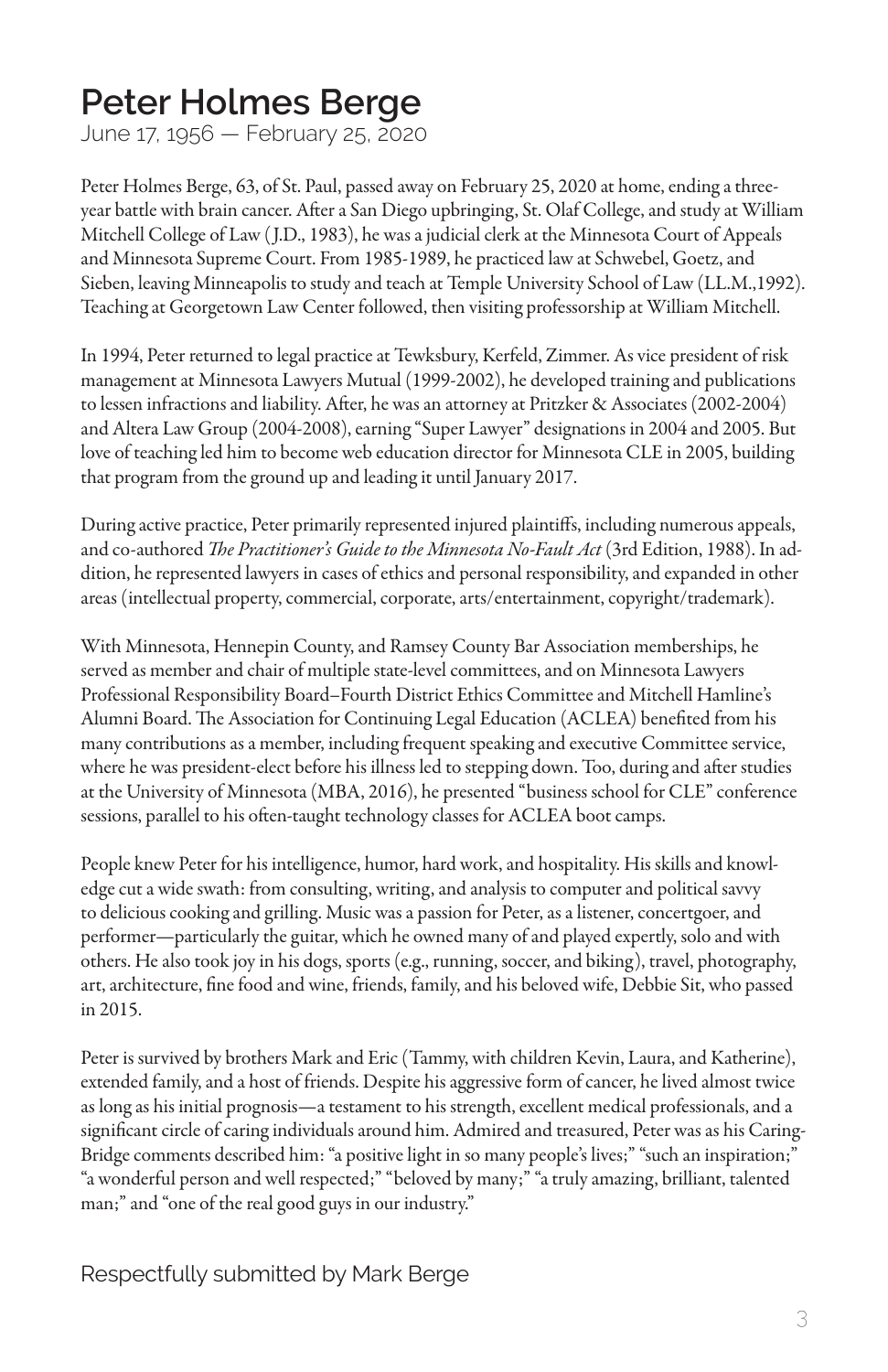#### **Jerome Dominic Ciresi**

August 5, 1938 — November 22, 2020

Jerome Dominic Ciresi was born in 1938 during the country's build up for WWII, a time of sacrifice. He was the son of an Italian immigrant with a 7th grade education. Jerry spent his youth splitting time between his schoolwork at St. Andrew's elementary and working at his father's fruit stand in St. Paul. He later graduated from St. Thomas Military Academy, St. Paul Seminary, and William Mitchell Law School. Jerry lost his mother to a painful 4-year journey with breast cancer when he was just 20 years old. Watching his father's struggles and sacrifices raising Jerry's two younger siblings taught him the valuable life lesson that life can be difficult, unfair and uncompromising at times. But he learned to move forward. Jerry was happily married to the love of his life, Barb, for over 54 years and they raised three boys together. He was a self-employed attorney for over 30 years spending most of his time working family law and personal injury. After leaving the law practice, Jerry transitioned to be a full-time deacon in the Catholic Church where he spent another 20 years helping the people of St. Odilia and Assumption parishes. This description of his life provides good insight into a man who dedicated himself to the service of others.

Jerry was a man who lived life for his family and others. Whether it was going to law school at night after working full time during the day, having the courage to start his own practice, or committing his hard-earned money to educating his boys at St. Thomas Academy and Marquette, Jerry freely gave of his time, talent and treasure to provide a good life for his family. He spent countless hours watching his kids' games, practices, and other events. The vacations were not extravagant, but filled to the brim with practicality and fun. Most popular was taking the van with the boat towed behind to go fishing and camping in northern Minnesota or Canada. The memories made provided a lifetime of stories and laughs for all of them.

Jerry loved the concept of the law and helping others. He saw being a lawyer as the perfect balance between the duty to provide for his family and the Christian duty to provide for fellow human beings. As a family man, he of course focused primarily on family law. Divorces. Wills. Personal Injuries. Nobody would sign up for any of those thinking it is easy, but taking the easy course wasn't how he was raised or more importantly how he was wired. His energy to help struggling couples extract themselves from a negative situation in a graceful manner was truly a talent. He was never vindictive, callous or judgmental. Every person who came through his door was not just a client, but a fellow person who was entitled to be treated with the dignity that is so often lost in the world. He spent the time and emotional energy to understand each perspective of a case and sought out solutions, not wins. This approach earned him the reputation as truly down to earth and trustworthy. Other lawyers, as well as judges, arbitrators and former clients became his friends. Not because he tried, but because the person underneath it all was appealing to anyone who met him. Jerry became golfing buddies, lunch partners, Bible study members, and more with many of these colleagues over the next 4 decades.

After his kids graduated and he and Barb became empty nesters, the next calling to serve others overtook him and he migrated from the law business to God's business. The transition was easier than it would be for most people as Jerry viewed them in similar ways. He started at his home parish of St. Odilia and when he had the opportunity to get back downtown St. Paul, he moved to Assumption Church. Jerry spent time visiting the sick, the poor, the imprisoned and anyone who needed it. Just like his law practice, every encounter was with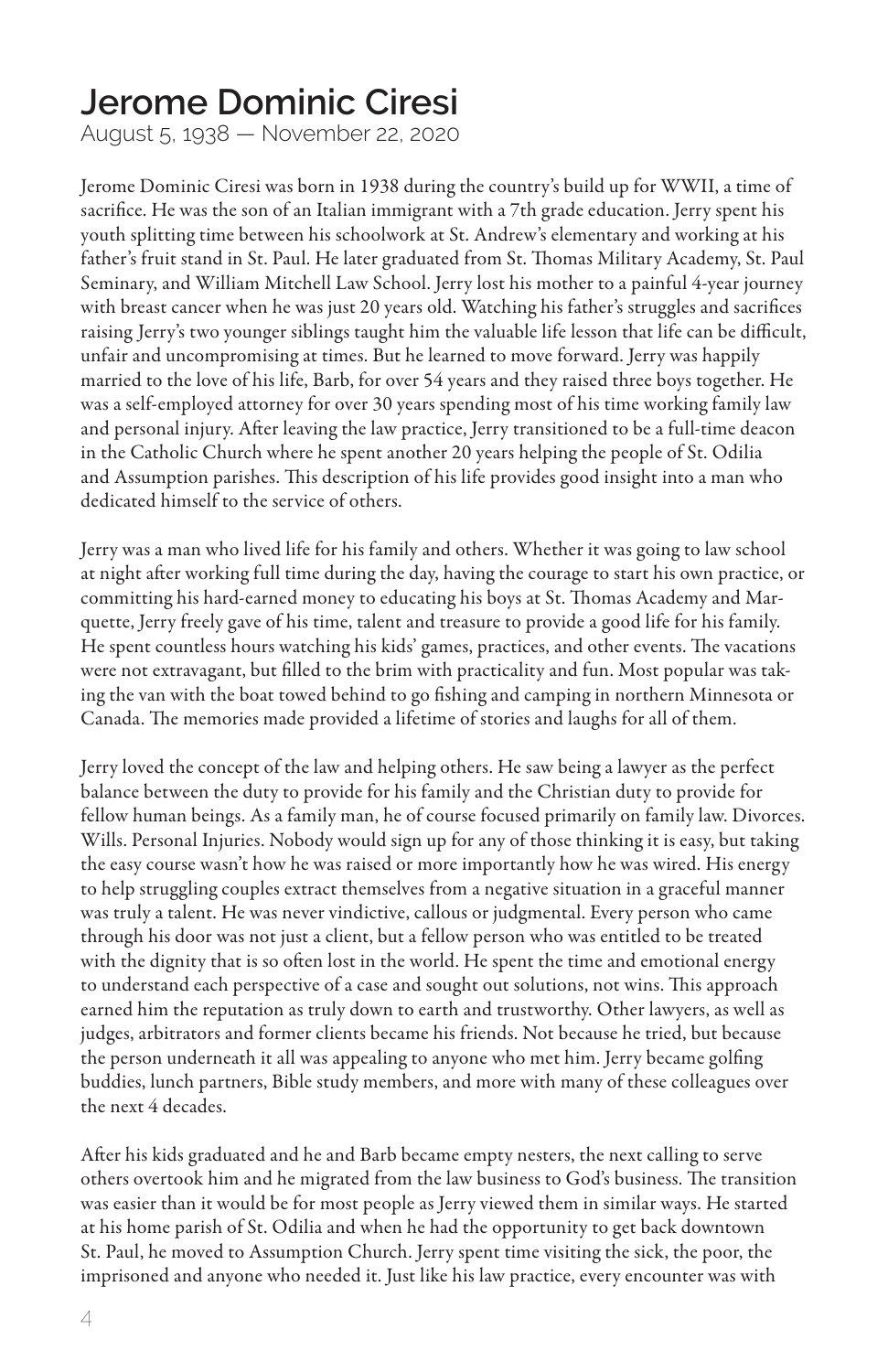a fellow person worthy of his full attention and devotion to addressing their needs and providing comfort. He and Barb did marriage preparation work with hundreds of couples and thousands of hours of Bible study work in their shared ministry together.

Jerry was a survivor. He was diagnosed with stage 3B lung cancer at 70. His doctors told him his life expectancy was 4 to 6 months. What were his treatment options? Who is going to take care of his family when he was gone? Tough decisions to make. In the end, he placed his faith and life into the hands of God. He vowed to live the best as he could and not squander any of the remaining good times to the side effects of treatment. He did nothing but pray, ask for others to pray and utilized his extraordinary "work" ethic into taking it on. A lifetime of friends' and family's prayers came pouring on top of him and for the next 12 years, Jerry never lost a step. His cancer never grew and every 3 months on their way home from the Mayo Clinic, Barb would call the boys and tell them "the miracle continues."

2020 was a difficult year for everyone, but it was especially a difficult year for the Ciresi family as they lost a dad, a brother, an uncle and their mentor. Exactly as if he would have scripted it himself, he left this world surrounded by his 3 children, listening to their stories being told about past times, hearing the love in their voices. His spirit and commitment to helping others live a better life lives on, because we are all survivors.

Respectfully submitted by Todd Ciresi and Mike Ciresi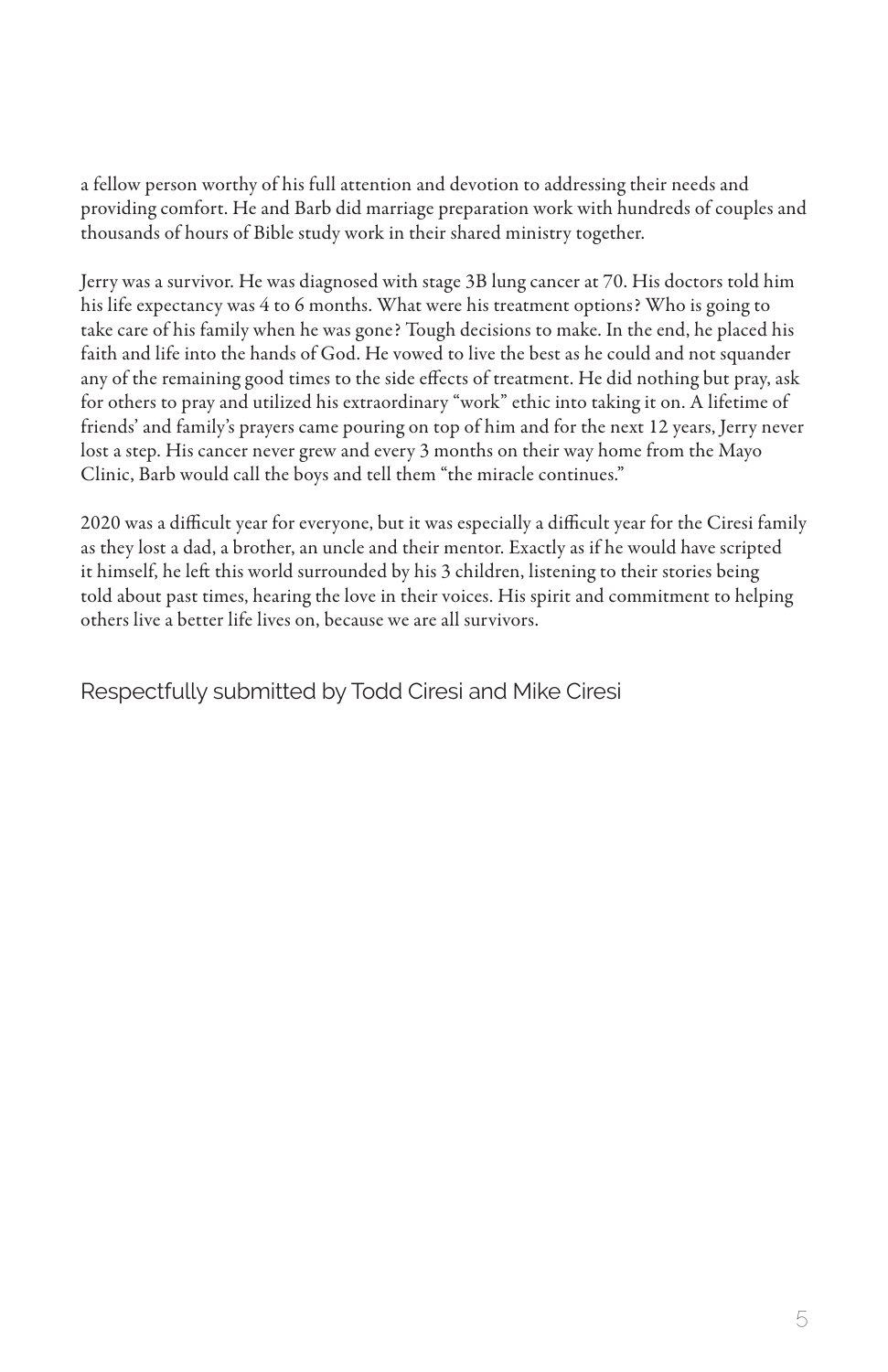#### **Charles "Chuck" Cochrane**

January 26, 1956 — December 20, 2020

When I was first asked to participate in this memorial I was a bit concerned. Chuck often read the obituaries. He frequently lamented on those obituaries that seemed to sum up the life as if building a resume or touting legal acolytes. That wasn't Chuck. He was active in the Bar, but he was also active in his community and lived a well-rounded life.

Chuck was born and raised in Superior, Wisconsin. He graduated with honors from the University of Wisconsin in Superior with a Bachelor's degree in economics, history and political science. He attended the University of Illinois in Champaign-Urbana law school. After passing the Bar, he was admitted to practice in Minnesota in 1992, in Wisconsin in 1993 and the U.S. Federal District court in 1996. After a few years working for an insurance company, he went into private practice in 1985 and eventually opened a solo practice in 1995. His private practice focused solely on representing injured people in workers compensation matters. This, however, doesn't really describe Chuck. So let me explain what it has been like to close his law office.

Thinking it would be the easiest place to start, I take down wall hangings. I quickly learn that these do not represent a staid attorney that would conform to what was expected. A large photograph of the City of St. Paul and the river are on the wall. It represents his previous office with Mansur, O'Leary and Gabriel and his gratitude to them. For this was the start of his workers' compensation practice. There is a Hmong tapestry he proudly displayed as an expression of just some of the diversity within his client base. I find photos and prints of his favorite haunts; the Minnesota State Fair, the Winter Carnival ice palace, a popular hiking trail on the north shore and of course, his Green Bay Packer stock certificate. Alongside of a pen & ink satirical cartoon drawing about lawyers, I discover his diplomas, certificate, licenses, and awards. There are plaques of a favorable decisions obtained on behalf of clients from the Minnesota Supreme Court and the Minnesota Worker's Compensation Appeals Court. And nearby is embroidery that outlines the key tenants on the Minnesota Rules of Professional Responsibility and framed quote by Justin Cronin, that says, "Courage is doing the right thing when nobody's looking."

Chuck loved people. He seldom met a stranger that he didn't like. Whether you were a judge, a grocery clerk, a plumber or a fellow attorney he could chat with anyone. But lest you think he wasn't listening. I can personally attest that he knew your name, your children's names, your hobbies and as much of your story as you were willing to share.

As I clean out his desk, I discover more on the journey to understand this person, this attorney. It is filled with folders that represent his work with committees and legal pro-bono organizations. A few included, the Ramsey County Fee Arbitration Committee, the Solo and Small Firm Committee, the Second District Ethics Committee, the Department of Labor & Industry Workers' Compensation modernization committee, the Southern Minnesota Regional Legal Services volunteer attorney program, the MSBA Mock Trial volunteer judge program and its rules subcommittee, and the Washington County volunteer mediation program. But, that is not all. I also find a variety of folders showing service to his community. Those folders include notes on work to raise money for Second Harvest Heartland, Feed my Starving Children, Every Meal (previously the Sheridan Story), Bridging, Adopt a road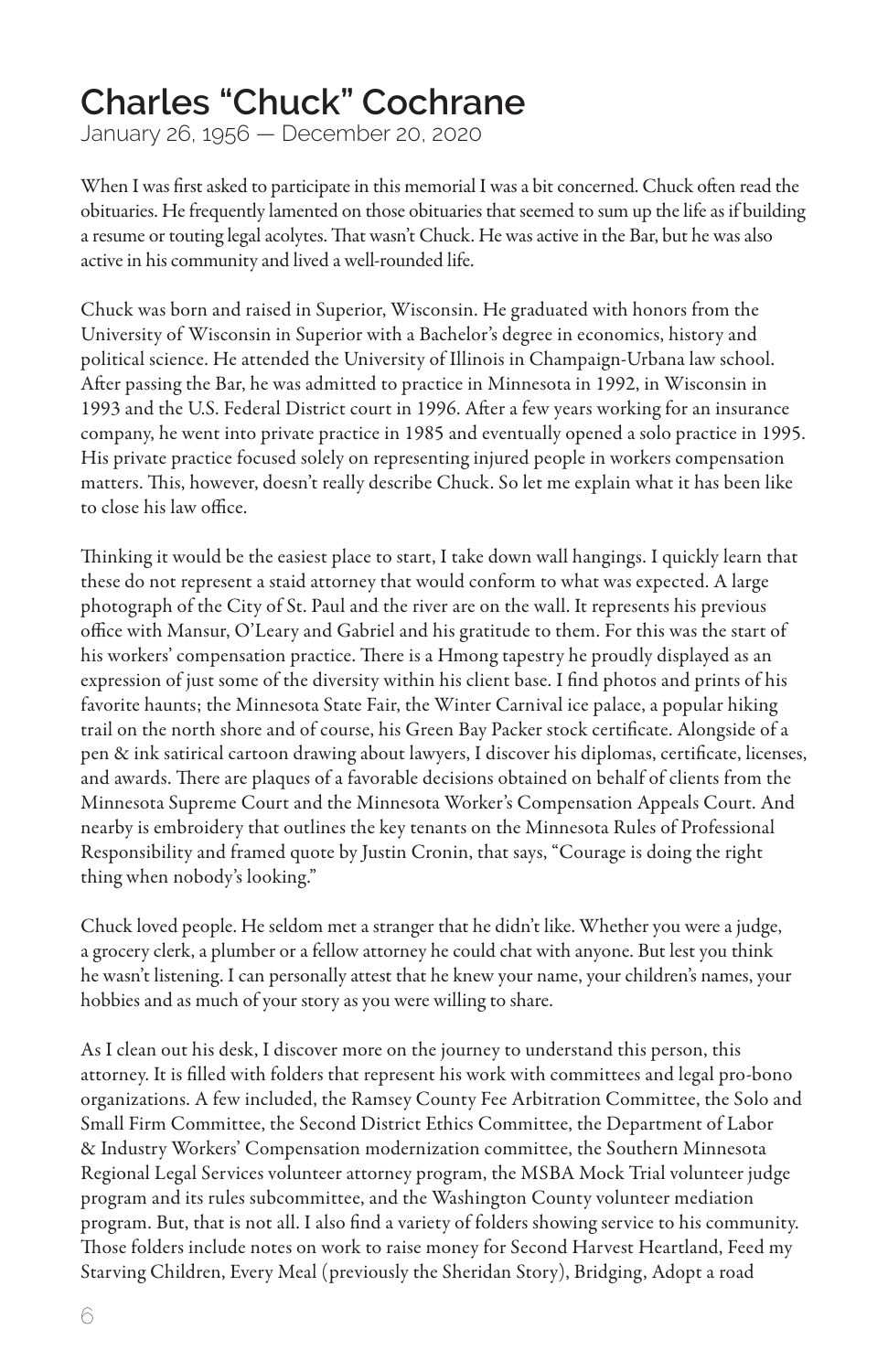clean-up with Hill Murray High School, Pancake breakfasts and fish fry dinners at St. John The Evangelist Church, and Coaching and Equipment Director for Roseville Youth Basketball.

Chuck was a voracious reader. I know this from the many bookshelves in our home; economics, politics, music, mysteries, fiction and nonfiction of all types. Before the books can be removed, I must attend to the photos of so many family members and friends, as well as the bobble-heads and toy dinosaurs that he has available—just in case a client needs to bring their child with them during a consult. Finally getting to the books, I discover not just statutes and regulatory books, but medical texts on anatomy and physiology; Chuck was adamant about understanding medical records and preparing for trial. There are also books on the working poor, psychology, sociology and chronic pain; because he was determined to better understand his clients.

So, how do I sum up the life of Chuck Cochrane? A fierce advocate, who believed in being prepared for hearings, trials and depositions. An ethical person that lived his values. A warm, funny, social, non-conforming individual who enjoyed music, hiking, sports, the theater, and his community. A man who loved and was loved by family and friends. Chuck is survived by his wife, Laura Cochrane and his son, Michael Cochrane, as well as a number of siblings and in-laws, and friends that were grateful to know him.

Respectfully submitted by Laura J. Cochrane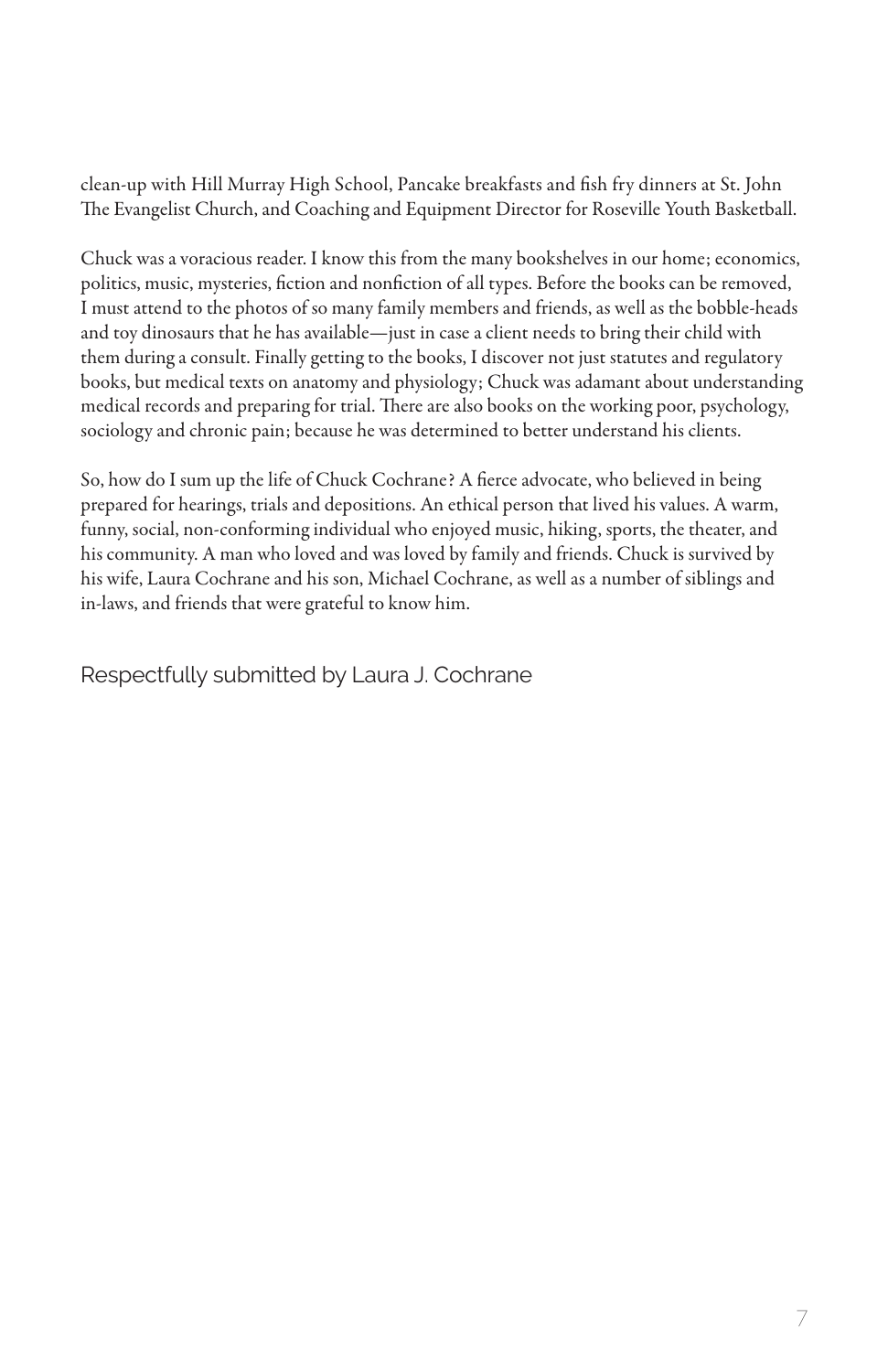#### **Willard L. Converse**

April 13, 1926 — August 7, 2020

I am honored to deliver a eulogy on behalf of Willard Converse, my former boss, mentor, partner and most importantly, my good friend.

Willard was a third generation Minnesota lawyer. His grandfather, also named Willard L. Converse, came up from Iowa with lawyer friend, Vance Grannis, to South St. Paul, where they set up their law practice. He was appointed to the Dakota County District Court bench in 1914, where he sat for many years. Willard's father, Richard, practiced with the Robbins, Davis and Lyons firm, where Willard also practiced. Daughter Pam and son Mitch became fourth generation lawyers, a distinction very few families can claim.

He grew up in the White Bear Lake area. In high school he was known as "speed Converse" for his running prowess on the football field. It was there that he met his future wife, Shirley.

Before college, he served in the Navy at the end of World War II in the Pacific Theatre as a Signalman aboard the USS Garrard. He described his experiences when the war ended with Japan's surrender and being one of the first Naval crews granted shore leave in Japan and how the Japanese people, as instructed by the Emperor, treated them with respect and honor. He also laughingly described how one of his fellow crewmen drained the alcohol from the ship's compass, disabling it while becoming intoxicated and ending up in the brig.

After the service, he enrolled in the University of Minnesota and then its Law School. In law school he was on the Law Review and graduated Magna Cum Laude. In his years of practice, I believe his greatest skill was as a legal writer and appellate advocate. It is reported that he ghostwrote Solly Robbins' briefs while at the Robbins' firm where he became a partner. He proudly displayed his many brief "paper books" as he called them, in our firm library.

In 1949 Willard married his White Bear Lake sweetheart, Shirley. He and Shirley raised their five children in a large, beautiful, old home, just south of Lake Phalen in St. Paul. Those children are Pam, Diane, Nancy, Lizabeth and the caboose, Mitch. Their children have produced 14 grandchildren and two great grandchildren. Sadly, they lost their first grandchild, Max Anderson, a few years ago. Shirley and Willard had 71 wonderful years of marriage.

In the mid -1960s, Willard, along with his Robbins partners Erwin Peterson and Bob Bell, formed the St. Paul firm Peterson, Bell and Converse. The firm had a unique collection of clients, including insurance companies American Family and Milwaukee Mutual, labor organizations such as the Transit Workers, the MEA and Machinists and Flight Attendants at Northwest Airlines, and the Cities of Roseville, Vadnais Heights, and White Bear Lake. At its peak, the firm grew to 14 lawyers with offices in downtown St. Paul and Roseville, and for a time, Minneapolis.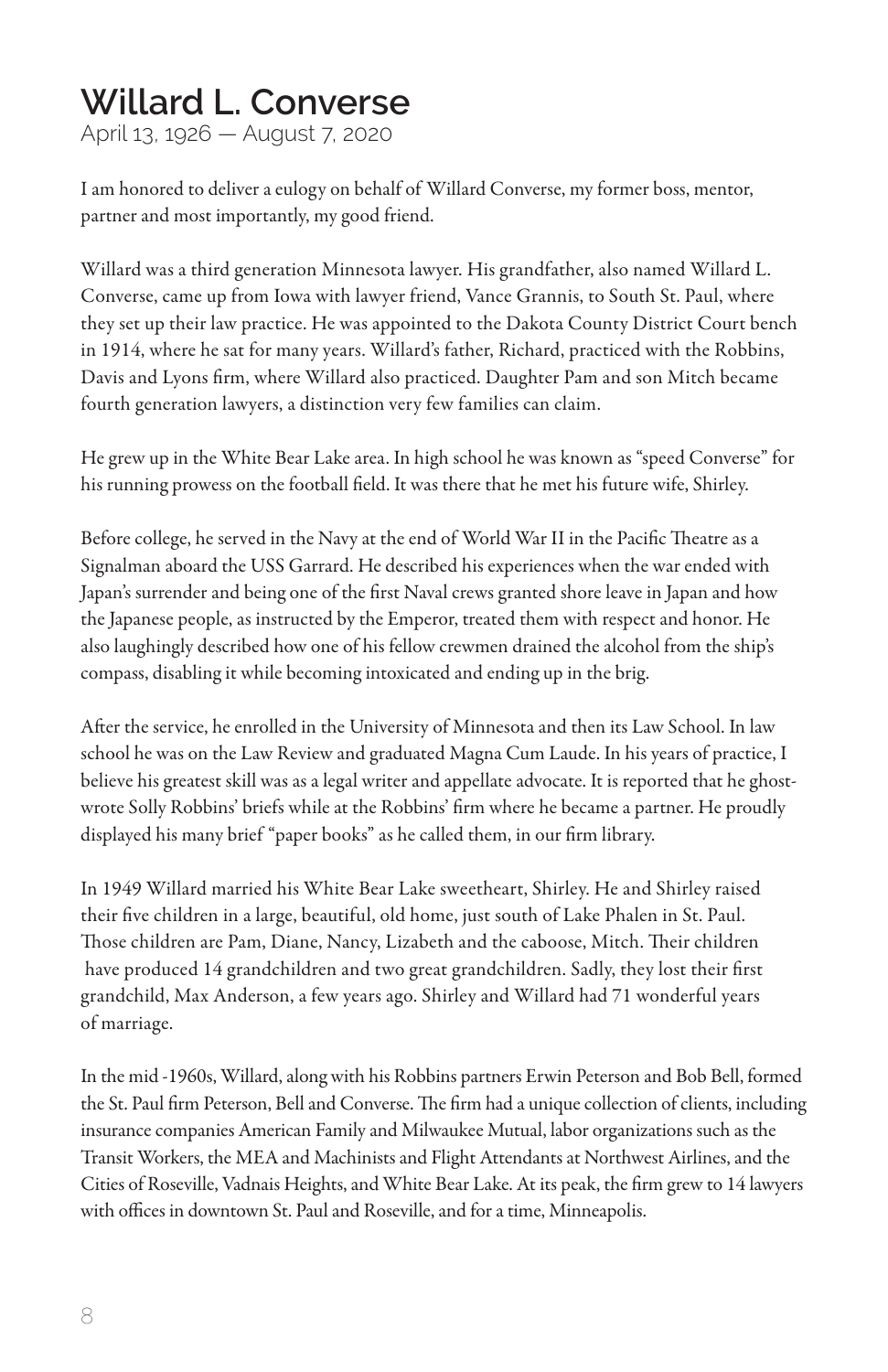Willard's interests were wide and varied: what we now call progressive politics; a good joke, well told; bird hunting with his lab Bear; fishing with Mitch and grandkids at their summer home on East Twin Lake near Nisswa; and bridge with his Country Club pals. He played handball at the old St. Paul Athletic Club several times a week with his friend, Jerry Finn. He was a long-time member of Southview Country Club.

Willard didn't hit the ball very far as he grew older, but he continued to have an outstanding short game which won him many Nassau bets, usually partnered with his old friend Bob Munson. At home he daily read three newspapers, and in the evening had his favorite: a dry Beefeater martini on the rocks, with two olives and a twist.

Willard Converse taught me and every one of the lawyers of our law firm, how to practice law well and honorably, and how to be a good parent, spouse and friend. We miss him dearly. Willard died at age 94 on August 7, 2020.

Respectfully submitted by Roger Jensen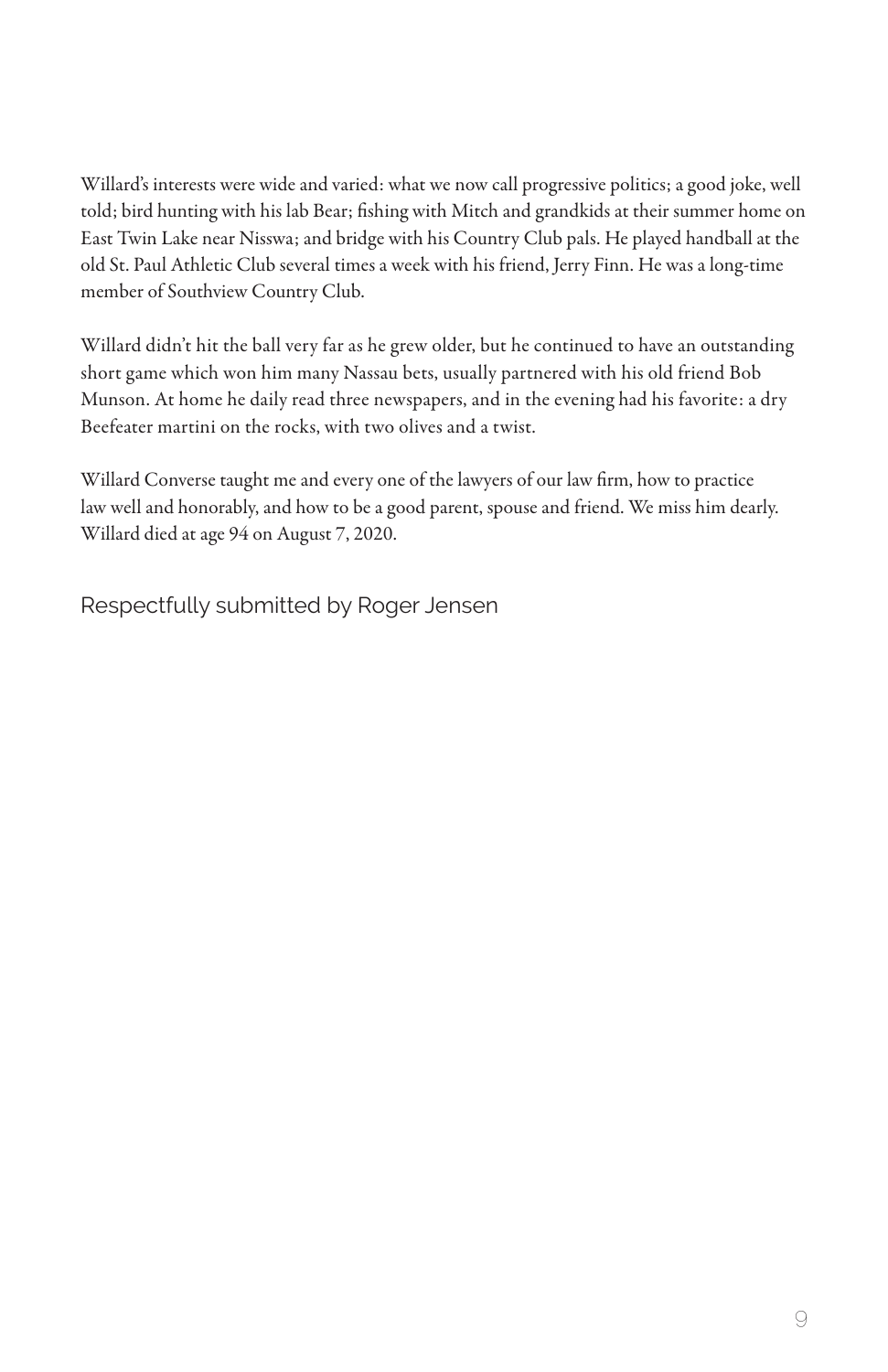#### **Michael Fiske Driscoll**

January 30 — January 23, 2020

My name is Joanne Smith and I am honored and privileged to present the memorial for Michael Fiske Driscoll. Michael was the second son born to Sarah (Sally) and Albert (Al) Driscoll of St. Paul. Michael was predeceased by his parents, and his older brother Andy. He is survived by his wife, Leah Driscoll and his daughter Jessica-Paske Driscoll. He is also survived by his siblings, Susan, Sara, and Kevin.

Michael was born in 1942 in St. Paul, Minnesota. and maintained an ardent love of St. Paul throughout his life. He attended St. Luke's grade school and later graduated from St. Paul Academy. He attended college at UCLA as his family lived in California for a brief period of time. Upon moving back to Minnesota, Michael attended the University of Minnesota graduating with a degree in Political Science. Following graduation, Michael joined the United States Peace Corp and spent two years in Ethiopia. After Michael finished serving two years in the Peace Corp, he traveled to Beirut, Istanbul, Athens, Rome, Florence, and Venice. He then furthered his travels to Switzerland, Austria, Germany, Denmark and finally England.

When Michael returned home he was 25 years old and was drafted into the United State Army. He was a conscientious objector and refused to carry a gun. He was then trained as an Army Medic and was sent to Vietnam. Fortunately, Michael was not sent to the frontlines and he was honorably discharged from the Army after spending nine months in Vietnam.

In 1976, and with the encouragement of Supreme Court Justice, Rosalie Wahl, Michael attended William Mitchell College of Law. He was employed by the Honorable William J. Fleming as a law clerk for four years while attending law school. Shortly after graduating from law school, Michael worked in the Senate Counsel's office in the Minnesota Legislature. Michael was then hired by the St. Paul Attorney's Office. Michael worked for a time as Chief Prosecutor and finally ended his legal career as the attorney for the Public Housing Agency of St. Paul, a position he held for twenty-five years.

In 1975 and while working at the Ramsey County Courthouse, Michael met his beloved wife, Leah. They married in 1983 and their daughter, Jessica was born in 1984. Michael was a devoted and wonderful husband, partner, and an amazing father. When Michael spoke of Leah and Jessica, that characteristic twinkle in his eye shone even brighter. Michael was so proud to be Jessica's father and Leah's husband.

Michael was a lover of Jazz and he and Leah enjoyed many evenings at the Dakota and introduced Jessica to music and dance at a young age. They shared a deep love of the theater, especially musicals and had season tickets to the Guthrie, and frequented the Hennepin Theatre Trust and the Ordway.

Michael was also a great mentor to younger lawyers and to many in his family including his many nieces and nephews. Michael's colleagues have great memories of his straightforward approach to the law and his life. He was a tremendous champion for the underdogs in our society. He fiercely believed and advocated for equal rights, human rights and was a strong supporter of women. Michael enjoyed engaging in passionate debates about social justice, politics, law, and really just about any other topic. I am sure those who knew Michael can harken back to so many of those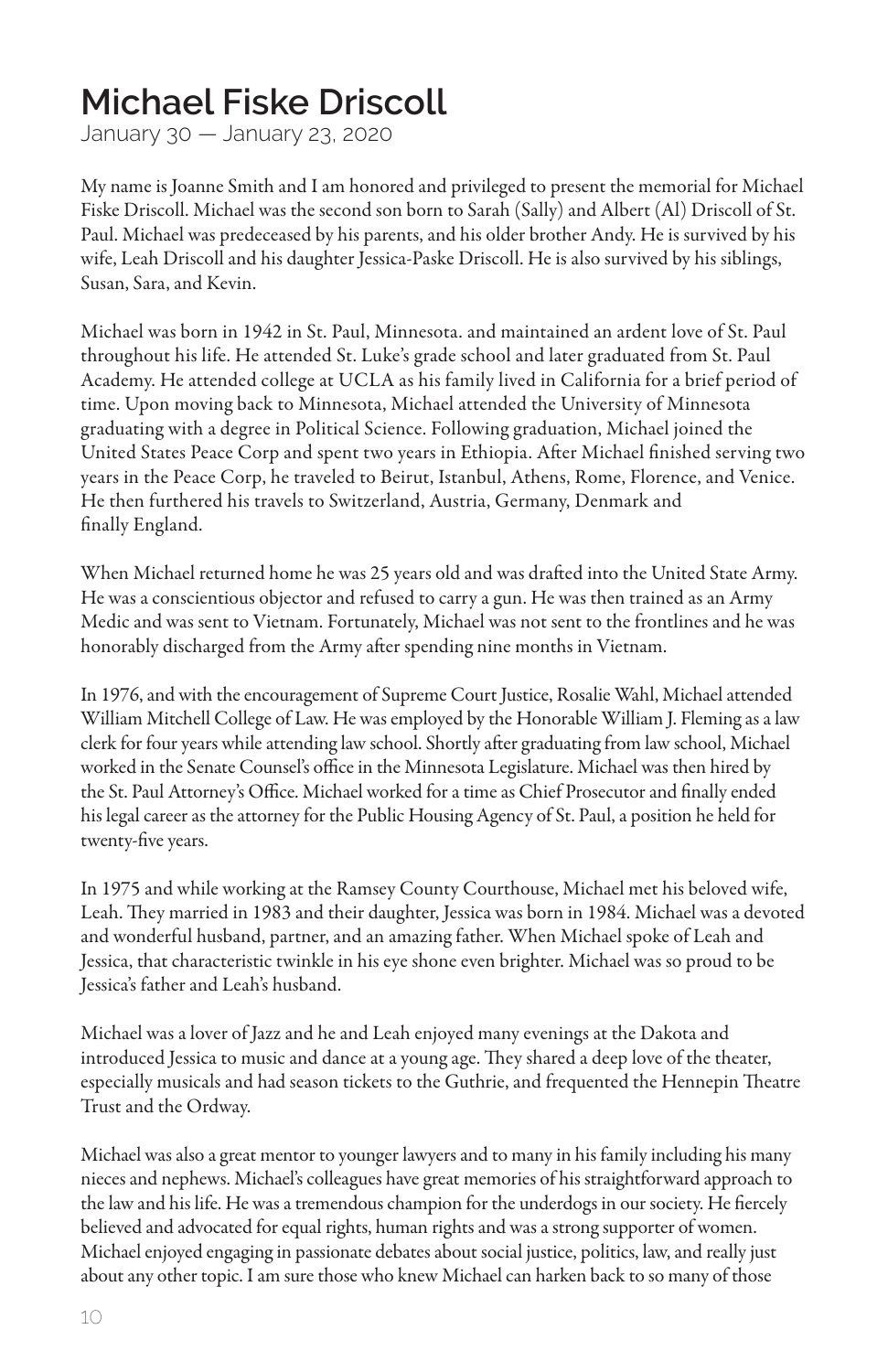debates and conversations that were sometimes challenging but also respectful and enriching. Later in life, Michael was well known for posting his many opinions on Facebook. He just couldn't let an injustice pass without comment. He believed it was part of his civic duty to be a voice for those who could not successfully advocate for themselves without the support of others who were in better positions to make change and support their fellow human beings.

Throughout his life, Michael financially supported and served on several non-profit boards that fought to eliminate violence against women and children. He as a charter member of the boards of Women's Advocates and the St. Paul Intervention Project. He also supported the arts and other organizations that worked towards equality for all.

When reflecting on his life, Michael would often comment that he was so fortunate and appreciative of all he had experienced. His family continues to live in that same mind set of gratitude in his memory and lovingly remember their husband, father, brother-in-law, uncle, and the man who gave the best hugs. When Michael hugged you, there was no doubt he loved you.

Rest in peace, my dear friend. You enriched all the lives you touched, and the world is a better place for all of your contributions. You are greatly missed.

Respectfully submitted by Joanne M. Smith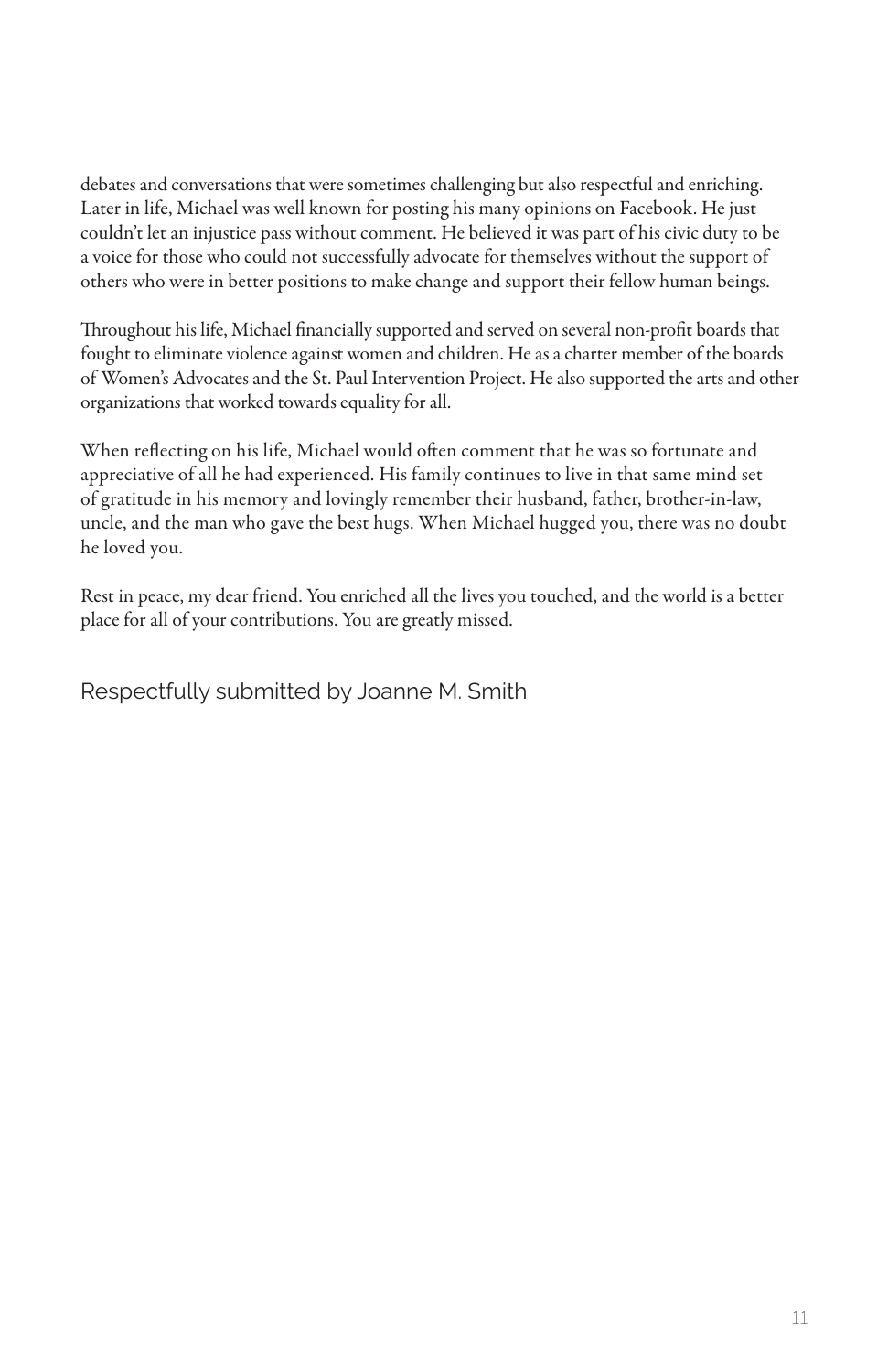#### **Arden J. Fritz**

May 22, 1956 — January 29, 2020

May it please the court: My name is Dave Orren, and it is my privilege to present this memorial honoring my friend and colleague Arden Fritz.

Arden was my colleague at the Minnesota Department of Health in our Legal Unit from May of 2010 until his passing. He was a truly remarkable person and lawyer. Arden lost a courageous battle to cancer in January 2020 and is survived by his wife and best friend Judy, along with many family and friends.

Arden was raised in Beaver Dam, Wisconsin. As a young man, Arden served for six years in the United States Coast Guard and reserves. He was then an exceptional student at the University of Texas at Arlington and at Hamline University School of Law.

Arden began his legal career as a Public Defender. Retired Judge James Dehn recalled Arden appearing before him for several years as Chief Public Defender for the Isanti branch of the 10<sup>th</sup> Judicial District Public Defenders office. "Arden's knowledge of the law was excellent and he passionately represented his clients."

Arden then became an Assistant County Attorney in the Sherburne County Attorney's Office. He spent his first years in the Criminal Division doing felony prosecution and then moved into the Civil Division where he did a variety of advising and representing the County.

One of Arden's fellow Assistant County Attorneys at the time was Todd Schoffelman, now Judge Todd Schoffelman from the 10th Judicial District in Anoka. One of his memorable times working with Arden was on the Franken Coleman election recount after the 2008 U.S. Senate election. It was several very tense days dealing with partisans for Franken and for Coleman. It included long hours and late nights. Arden's calm and competent demeanor was essential in keeping the tension to a minimum. Judge Schoffelman said how much he appreciated that Arden took the late nights so he could be home in the evenings with his young children. With Arden's legal skills and personal qualities, Judge Schoffelman couldn't think of anyone he'd rather have at his side than Arden as they worked through challenging issues.

When we hired Arden at the Minnesota Department of Health, he was among a pool of 170 applicants. For interviews, we narrowed it down to 11 candidates, all outstanding. Arden stood out from the other candidates not only in his legal acumen and experience, but also in his demeanor and how well he related to all the people he encountered, whether fellow attorneys, other legal staff, the Commissioner, program managers, or line staff.

When Arden first started at the Department, he advised in the areas of contracts, emergency preparedness, and emergency response. He expanded into reviewing and making decisions regarding background studies. Arden also handled most of the one-off legal issues that came through the door at the Commissioner's Office. His versatility was greatly appreciated.

And finally, the culmination of Arden's career came in 2019 when he was appointed as the Department's Chief Legal Counsel. Unfortunately, this was cut short by his health problems.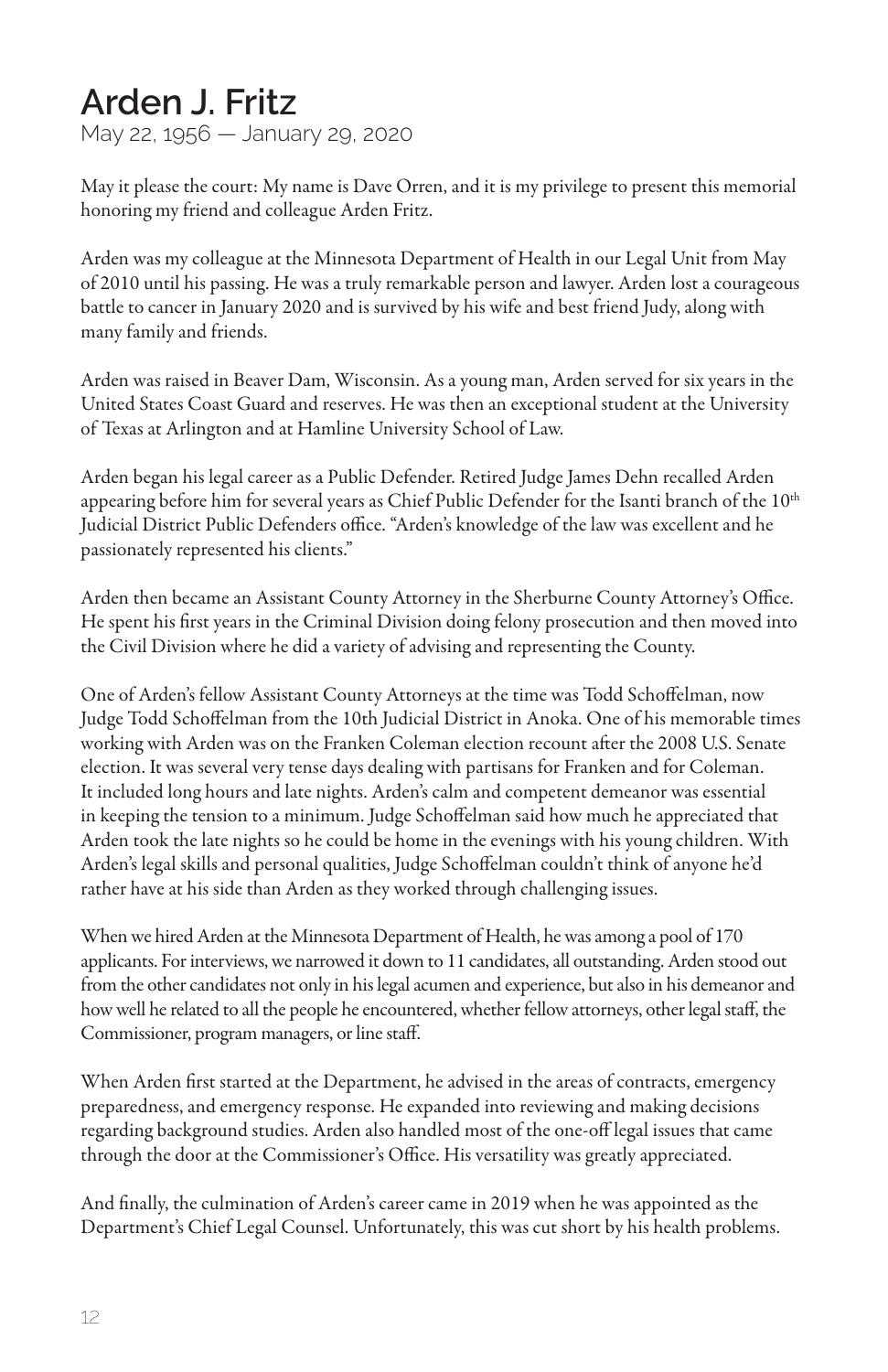One of my most indelible memories of working with Arden involved the Minnesota Attorney General's lawsuit against 3M regarding perfluorochemicals in the environment in the East Metro. While the Department was not a party to the lawsuit, it did have a lot of scientific expertise and private health data related to the crux of the lawsuit. And our scientific experts and private health data did not line up in a way that made either side completely happy, and so the Department was caught in the middle.

In the end, our best way to protect public health was to ensure our scientists were protected in speaking the truth as they saw it. Arden was instrumental in preventing private health data and the Department's good reputation from being misused in a tug of war between behemoths fighting over billions of dollars.

From the pen of Judy (and affirmed by me):

Arden was God's faithful servant, dedicated to his profession and the people in his life. He held traditional values, was a man of great integrity, and a powerful communicator. He was enthusiastic, optimistic, intelligent, kind, loyal, patient, empathetic, and had a wicked sense of humor. He was held in high regard by all who knew him and loved dearly by many.

Respectfully submitted by Dave Orren, Judy Fritz, and Todd Schoffelman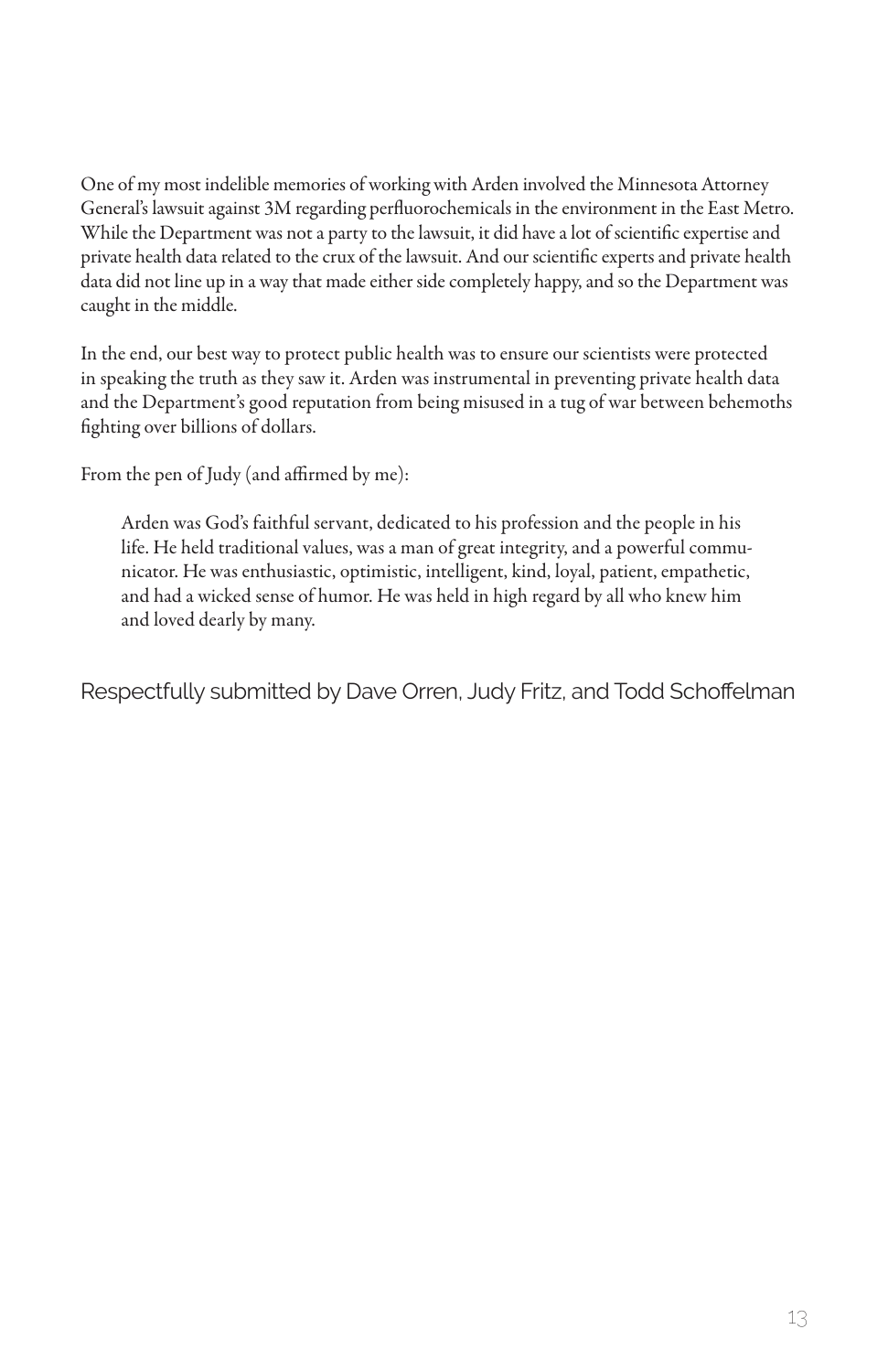#### **Honorable Daniel Gallagher**

February 23, 1929 — August 31, 2020

Daniel Barry Gallagher was born on February 23, 1929. Raised in Waseca, Minnesota, Dan was younger brother to Kathleen and Patricia and older brother to Michael. Dan's father, Frank T. Gallagher, served on the Minnesota Supreme Court as an Associate Justice from 1947 to 1963 and his uncle, Henry M. Gallagher, served as Chief Justice from 1937 to 1944—the only siblings to have served on the Minnesota Supreme Court. Dan's brother and dearest friend, Mike, was also a lawyer with a long career specializing in local government law for the Attorney General's office of Minnesota. Mike died in 2017.

Dan graduated from Sacred Heart High School in Waseca. He started college but entered the service midway through, serving as a supply officer during the Korean War. He completed his undergraduate degree at the University of Minnesota and went on to work as an insurance adjuster while attending law school at William Mitchell College of Law, which he fondly referred to as Billy Mitchell. His father officiated when Dan was admitted to the Bar in 1957. He began his law career in private practice in Waseca, later moving to the Twin Cities and ultimately serving as a worker's compensation judge for the State of Minnesota.

Dan was a devoted family man. He and Grace celebrated 52 years of marriage and raised two daughters, Mary and Ann, in Shoreview. While late to fatherhood—becoming a dad at 41—he was a natural. Dan treated his famil y with tenderness and generosity. He was later a doting grandpa to grandchildren Soren and Solvej, loving nothing more than to find Gold Bug with them as together they read Richard Scarry books. His family—which includes his son-in-law Jon, nephews, and nieces—treasure many joyful memories.

As a judge, Dan brought careful and thoughtful analysis to his decisions—often working into the night and on weekends. He cared deeply about being fair, informed, and thorough. His daughters remember mornings with the occasional phone call announcing a settlement or, incurring the opposite response, a back-up. The whole family knew how to sing the tune he coined called "The Back-up Blues."

After a long and fulfilling career, Dan retired in 1992 and went on to enj oy a long and fulfilling retirement. Dan had many interests. He loved history, Sinclair Lewis and Sherlock Holmes, PBS mysteries, lively conversation, and Bruckner's symphonies. He enjoyed salted slices of pepperoni, onion, and black olive pizza with a cold mug of beer. He was a member of the Blockheads, a group of Laurel and Hardy devotes, and a longtime parishioner at St. Odilia Catholic church.

A traveler, Dan took one last trip when he was 80, visiting England and France. While family members worried about how it would go, he emerged from customs with a big smile holding an enormous pink doll for his granddaughter. Although his memory and physical strength declined in the last years of his life, his personality remained intact. While claiming he needed a new writer, Dan managed to land zingers until the very end. His kids kept a running collection of his one-liners and now enjoy quoting him with the likes of, "I'm frightened of life" and "I'd like to do some tasteful heavy drinking" and "I don't care what your mother says, I still like you."

Dan was sentimental, principled, compassionate, and kind. In his final years living at Cherrywood Pointe assisted living facility he greeted any who entered his room as "friend." He died on August 31, 2020 of complications due to Alzheimer's disease. His final words were, "I love you."

His family extends gratitude to the Ramsey County Bar Association for recognizing his life and career along with so many others who died in 2020.

Respectfully submitted by the Gallagher family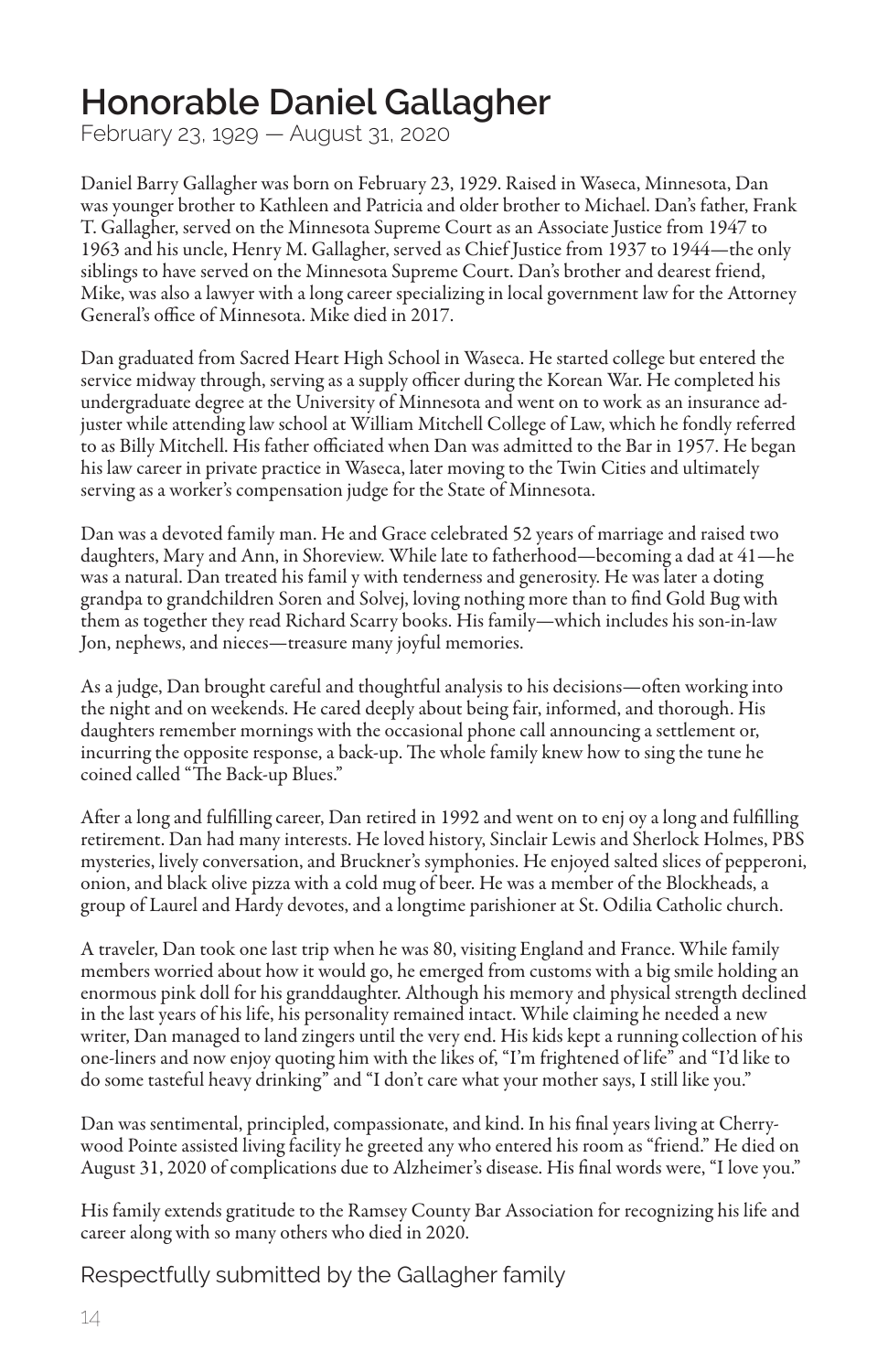#### **Lory Hartenberger**

June 6, 1957 — December 12, 2020

When Lory Hartenberger died, we lost a true friend with immense talent and a heart of gold. Lory had a steadfast commitment to family and service to others. Lory's path to the law was not a straight one. Born in Sheboygan, Wisconsin, she received an applied arts degree from Madison Area Technical College and began a career in Minnesota as a graphics artist. Called to work in the law, she returned to school with some trepidation at the age of 37, attended North Hennepin Community College's ABA approved paralegal program, then transferred to Hamline University, where she earned her B.A. and paralegal certificate. Buoyed by her studies and supported by Hamline's faculty, she attended Hamline University School of Law (now Mitchell/Hamline School of Law) and was admitted to the Minnesota Bar in 2003. Lory used her legal skills and her passions as a guardian ad litem and child advocate, represented children in foster care, and practiced family law. When her health limited her ability to practice, she used her skills to assist other lawyers in serving their clients.

Lory was a dedicated volunteer and freely shared her time and her talent—both her design skills and legal skills—to help others. Lory volunteered with the Volunteer Lawyers Network, Lawyers Concerned for Lawyers (LCL), and the MSBA Life & the Law Committee, and served on various boards over the years. She was recognized for her excellence as Legal Studies Student of the Year and awarded the Legal Studies Department Service Award by Hamline University, and received the Board Member of the Year award from the Minnesota Paralegal Association.

Lory fused her design, writing, and advocacy skills, her experience with depression, and desire to help others with action. Very early in her career, she facilitated an art therapy group and developed a brochure for the program. Later, newly armed with her law degree, she presented a CLE program on mental and chemical health for new lawyers. She brought valuable perspective as a new lawyer to a brochure she developed for the MSBA Life & the Law Committee entitled "Are You Fit to Practice" which advises prospective law students on character and fitness issues and encourages them to seek help early. Her brochure has been shared and adapted nationwide. Lory also helped create LCL's brochure that still carries much of her design today, and Lory quickly volunteered to share her story in one of LCL's first "stories" brochure of examples of people who had been helped by LCL. These brochures were mailed statewide and her courage, no doubt, inspired others to ask for help. Lory's advocacy for lawyers who might need help and support guided LCL as it focused and refined its message. She was recognized for her contributions to the 2011 William Mitchell Law Review article, "Disbarment of Impaired Lawyers: Making the Sanction Fit the Crime."

Though Lory was firmly planted in Minnesota, her heart ever remained with her family. Preceded in death by her parents, Lois and Henry, she is survived by brother Scott (Debra), nephews Adam (Leah) and Eric ( Jess), and grandnephews and nieces. Even as her health deteriorated, Lory found joy in keeping up with her nephews and their families. Lory supported her mother as her health failed, and she brought joy to family and friends by painting pictures for them. Through illness and pandemic, she even made new friends who were more like family. She is greatly missed.

Respectfully submitted by Julie Tessier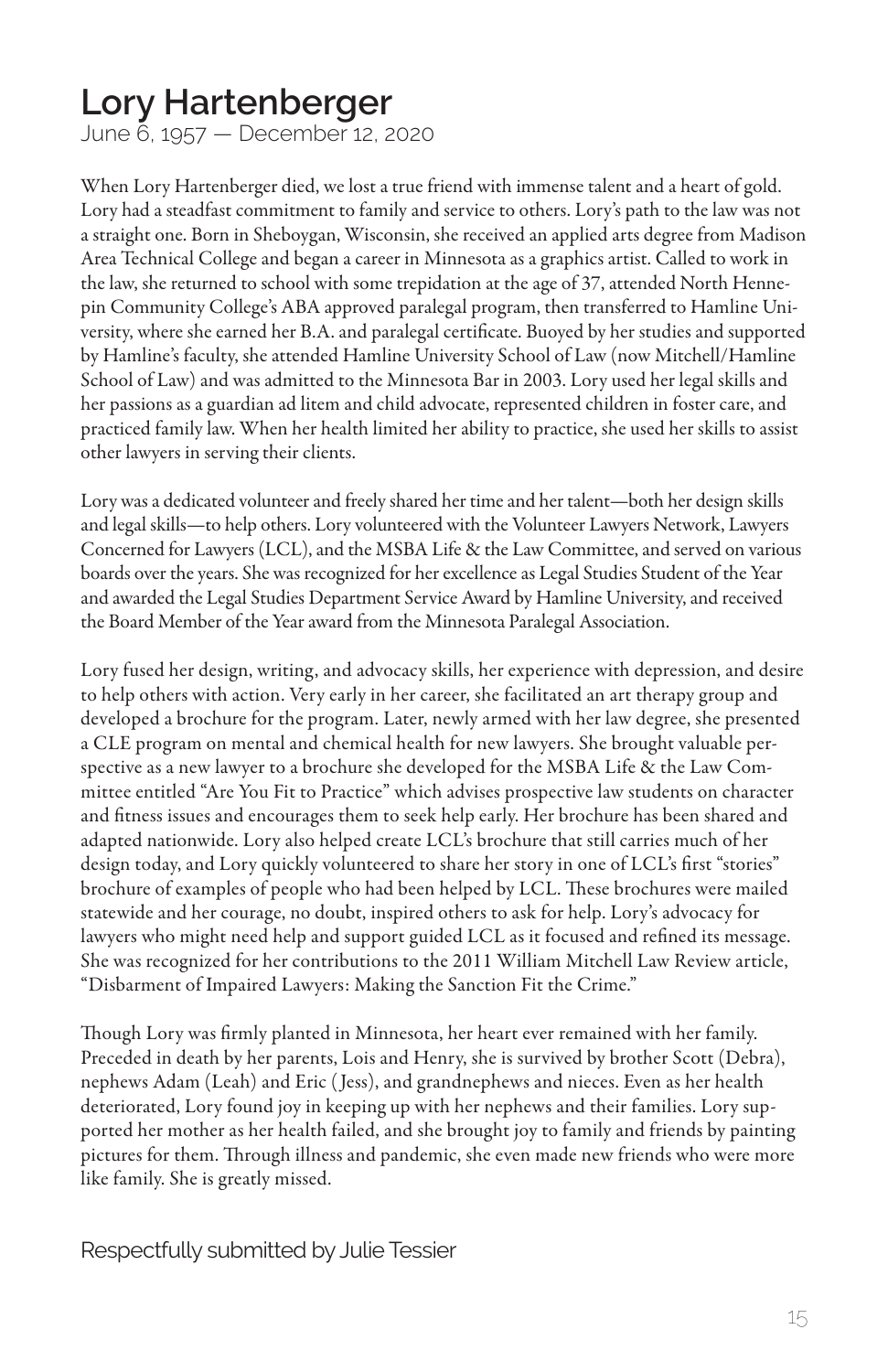#### **Honorable Doris Ohlsen Huspeni**

February 19, 1929 — September 11, 2020

Judge Doris Ohlsen Huspeni, age 91, of Lindstrom, formerly of Minneapolis, died peacefully at home on September 11, 2020 surrounded by her beloved and loving family. A member of the Greatest Generation, a child of the Great Depression, devoted wife of over 64 years to navy veteran, Joseph, Doris blazed a trail for women attorneys, graduating as the sole female and near the top of her 1970 William Mitchell law school class. Her career spanned a remarkable 44 years, commencing as she served from 1970 to 1973 as an Assistant State Public Defender, then inspired young minds from 1973 to 1974 as a University of Minnesota Associate Law Professor.

Her profound compassion and insight were called upon as she served as a Hennepin County Family Court Referee from 1974 to 1980. She prioritized safeguarding the best interests of children amidst the often-acrimonious atmosphere of parental battlegrounds. Her next judicial appointments broadened the scope of legal issues brought before her as she served as a Hennepin County Municipal Court Judge from 1980 to 1982, then as a Hennepin County District Court Judge from 1982 to 1984. She enjoyed the variety of litigation each new day brought.

In 1984, another call came for her to become one of the founding 12 members of the newly created Minnesota State Court of Appeals. Although she missed the face-to-face courtroom interaction with litigants and their legal counsel, she liked the routine travel throughout the state and collaborating with numerous colleagues on three-judge panels. Following mandatory retirement in late 1998, Doris immediately returned to the Court of Appeals as a retired judge, serving in that capacity until late 2014.

Doris further enriched the legal community through her numerous years of serving on the law school faculty of William Mitchell and Hamline law schools. She excelled as a mentor, both professionally and in her personal life. Her careful listening skills and open mind made her approachable to and trusted by so many who sought her guidance.

During the early years of their relationship, she and her future husband, Joe, taught ballroom dance at the Arthur Murray Dance Studio in Minneapolis. Membership in a bridge club that met faithfully for more than 50 years provided an opportunity for socializing and engaged their masterful playing skills. Doris and Joe travelled extensively throughout the world during the course of their marriage and embraced the ongoing enrichment of those experiences. Doris shared her gift of singing throughout her lifetime, both in her churchs' choirs as well as with the Sweet Adelines chorus based out of the Forest Lake area. Doris loved the outdoors and her rose gardening (although, often it was unintentional deer feeding!). Perennially, she shared the bumper crops of delicious home-grown tomatoes with family and friends. The world of birds and squirrels visited her birdfeeders and brought her much joy. Above all other talents, she was the wise and patient counsellor of and role model for her family.

Doris leaves behind a considerable legacy to the thousands of lives she touched, be it through professional contact, personal relationship, citation of opinions she authored, or through the incredible lifelong example of generosity, conscientiousness, and kindness she embodied. In the last few years of her life, she received heartfelt letters from individuals who had been plaintiffs or defendants in cases over which she presided decades earlier. In these communications, the writers expressed gratitude for the way she treated them with dignity, impartiality, and wisdom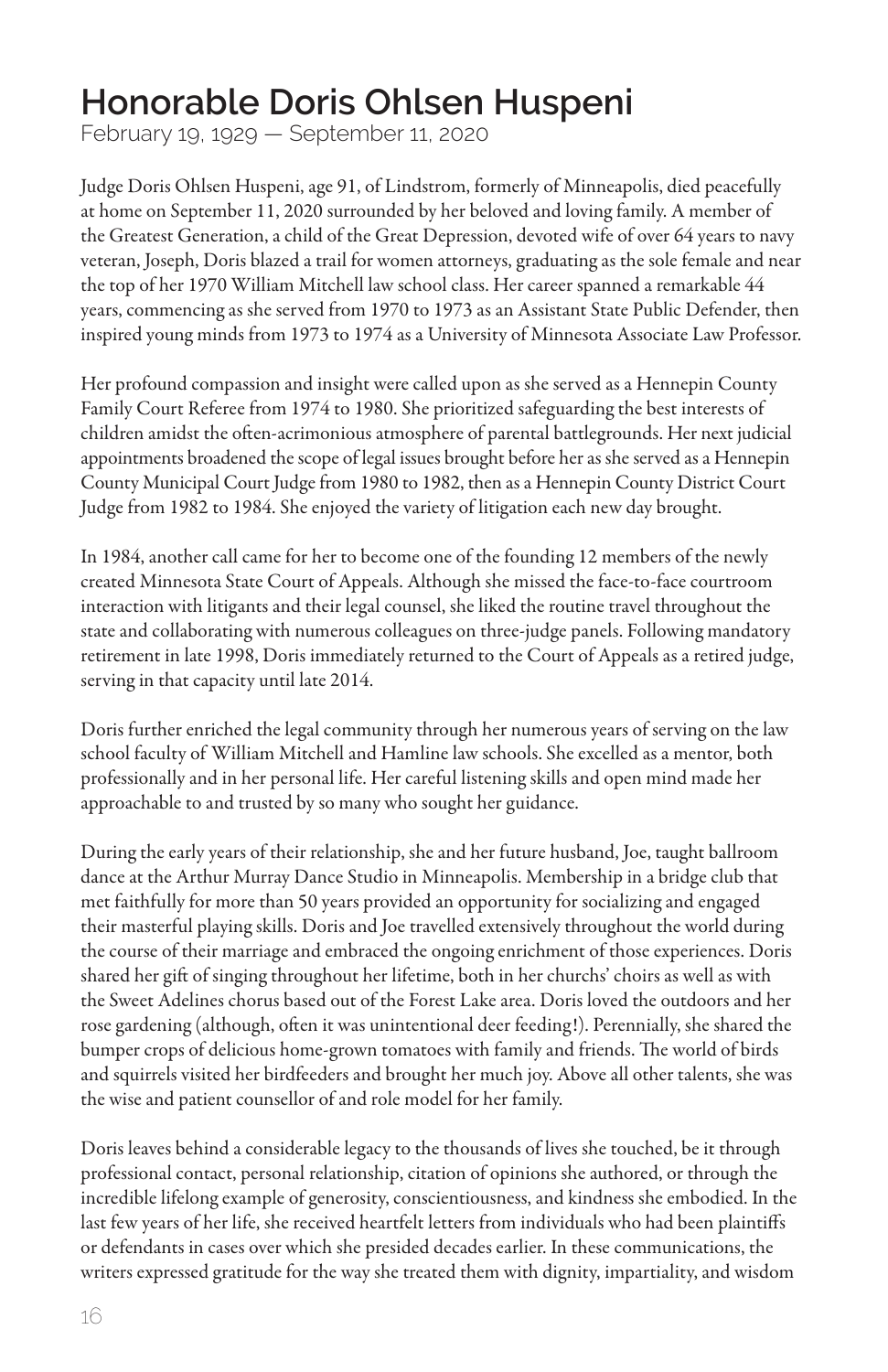in delivering decisions which ultimately supported their life journeys—even when the ruling was not in their favor.

Doris received another honor few will ever know: in 2015, an attorney-turned-author patterned a central character upon her in his novel 2358 (*Cryogenics*). In order to craft the figure, the author reflected on his experiences in appearing before Doris at the county court level some 30 to 40 years earlier. His science fiction work deftly presents 22nd century technological legal issues, culminating in the incisive, eloquent judicial "unscrambling of the egg" by one Judge Eleanor Huspen—a thinly disguised alteration of Doris' name by the author's own admission. In the book, two characters converse about Judge Huspen, one of them noting,

"…she is able to cut through the B.S. and resolve cases quickly. Lawyers constantly gossip about judges, but I've never heard a single lawyer say a bad thing about Eleanor Huspen. Even those who have lost cases in front of her concede that she's smart, courteous, fair in conducting trials, and appropriately flexible in applying the law." (Sabio, 250-251)

Indeed, a fitting tribute in a fictional work to a larger-than-life, real-world woman. Doris had the priceless gift of instilling strong values in her children and grandchildren by living those values each day of her life. She remained gracious and grateful through the completion of her life. She is greatly missed in all of her roles, but most especially in that of devoted and loving mother and grandmother. To the woman who spent decades of her life hearing the words, "Your Honor" directed toward her, we humbly submit that on the contrary—indeed, it was entirely our honor to have known her.

Respectfully submitted by the family of Doris Ohlsen Huspeni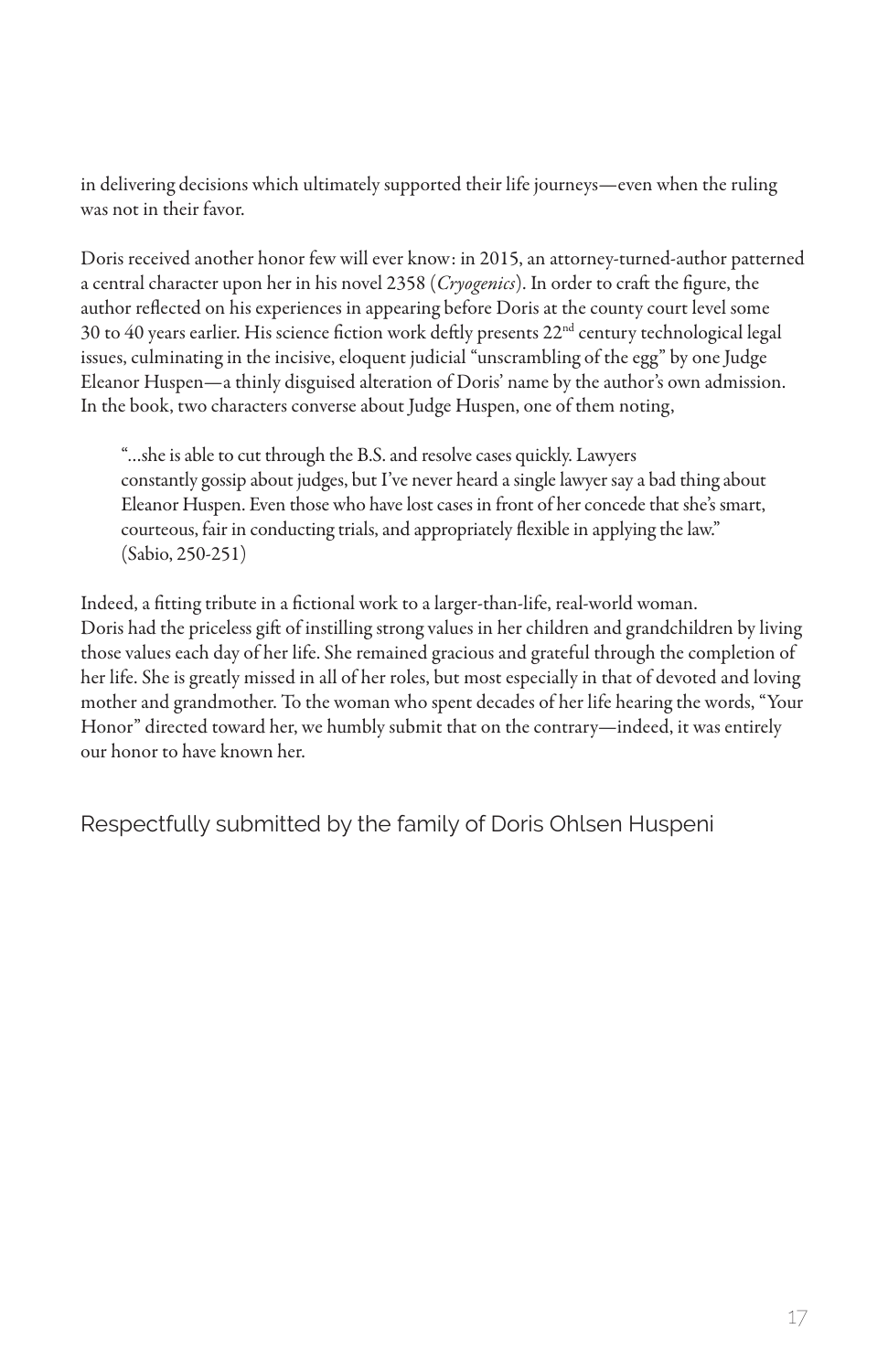#### **Chief Justice A.M. "Sandy" Keith**

November 22, 1928 — October 3, 2020

Alexander MacDonald "Sandy" Keith led a remarkable life of public service in both the government and private spheres. He served in all three branches of Minnesota government over his long career—as a State senator, Minnesota's Lieutenant Governor, and as an Associate Justice and then Chief Justice of the Minnesota Supreme Court.

Born and raised in his beloved hometown of Rochester, Minnesota, Sandy Keith excelled as a student and three-sport athlete in football, wrestling, and baseball at Rochester High School. He went on to Amherst College, where he played football and wrestled for four years, graduating with honors in 1950. He earned his law degree from Yale Law School in 1953. Intent on serving his country, he enlisted after law school in the U.S. Marine Corps during the Korean War, serving as a First Lieutenant. Following his military service, he married Marion Sanford in 1955 in Washington D.C. The couple settled in Rochester where they raised two sons, Ian and Douglas. He worked in the legal department of the Mayo Clinic, alongside future Supreme Court Justice Harry Blackmun.

While in Rochester, Sandy Keith began a fascinating political career. He was viewed by many people as Minnesota's version of JFK—young, fair-haired and handsome, a veteran with an Ivy League education, and one of the most engaging and dynamic politicians Minnesotans had ever seen. He was elected to the Minnesota State Senate representing Olmsted County in 1959 and was a delegate to the 1960 Democratic National Convention. He was elected Lieutenant Governor in 1963. Many in his party viewed Sandy Keith as the heir apparent to the governorship and supported his nomination at the 1966 DFL party convention. He won the party's nomination for governor on the convention's  $21<sup>st</sup>$  ballot. However, his nomination later was challenged when the incumbent, Karl Rolvaag, entered and ultimately prevailed in the primary election. Sandy Keith never ran for public office again.

Following his political career, he returned to Rochester in 1966, and later joined forces with one of his former senate Republican opponents, Bob Dunlap, to form the law firm that is known today as Dunlap Seeger. Despite their political differences, the two men were great friends. Both were of high integrity and had a shared a passion for the law and for providing exceptional representation to clients. Focusing on family law, Sandy Keith was an outspoken promotor of alternative dispute resolution methods, rather than litigation, as the best way to resolve custody issues and other thorny family disputes in a manner that best protected the interests of the parties and their children. He was an adept mediator, gaining trust and bringing people together to put acrimony aside and focus on constructive resolution of their disputes.

In 1989 he was appointed by Governor Rudy Perpich as an Associate Justice of the Minnesota Supreme Court. In 1990, he was elevated to Chief Justice, a position he held until mandatory retirement in 1998 at age 70. He brought to the Court the same passion he showed in private practice for bringing people together to constructively resolve disputes. During his tenure as Chief Justice, he completed the unification of the trial bench, integrated new technology into courtrooms, and promoted greater diversity on the bench. He spearheaded the Court's community outreach and engagement efforts, including creating the Court's traveling oral argument program, which, since its inception, has conducted oral arguments before more than 60,000 students in school venues across Minnesota.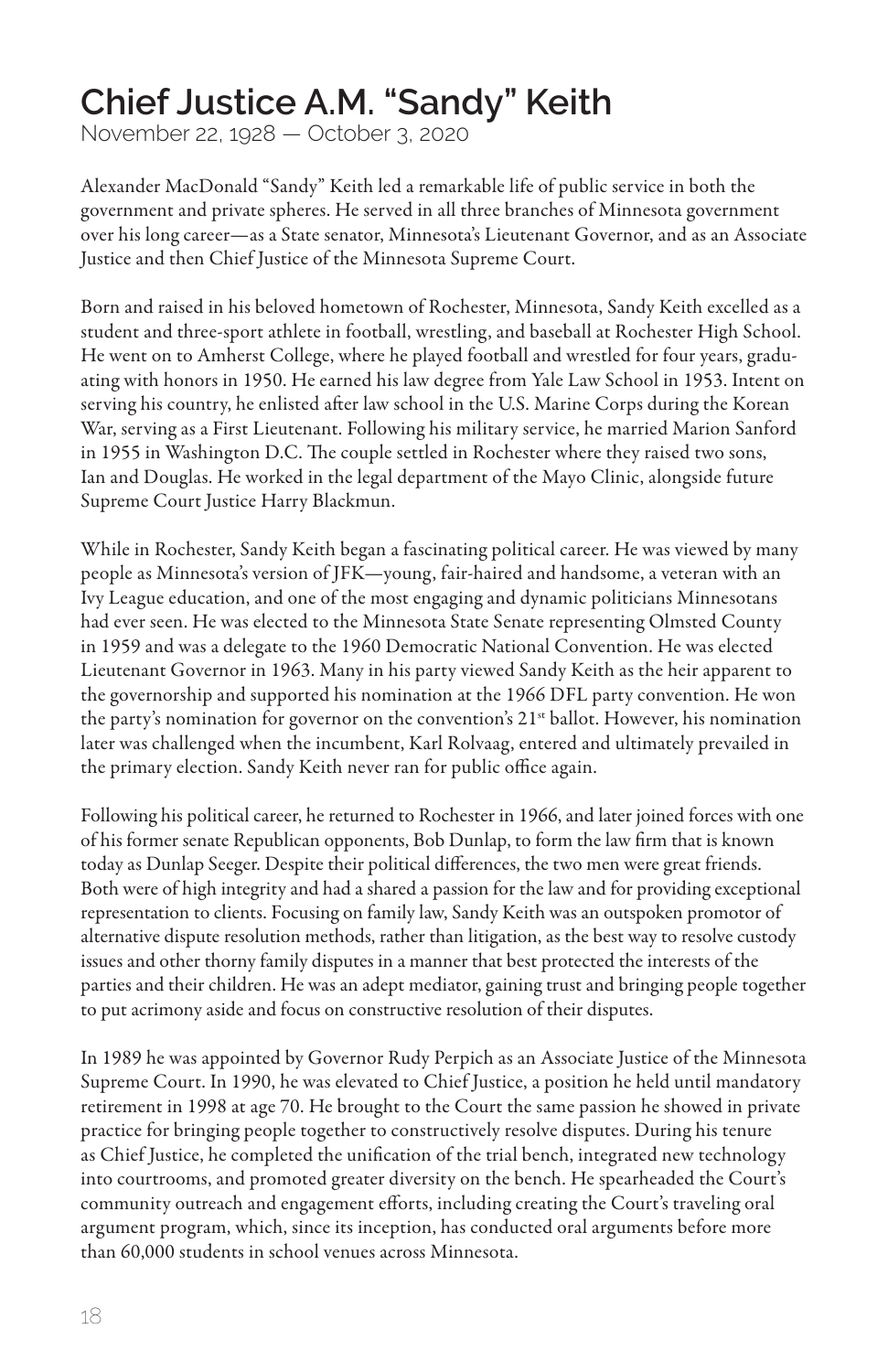After his judicial career ended, he refocused efforts to serve his hometown community of Rochester. He helped form the Rochester Downtown Alliance and served as its Executive Director for five years, working to revitalize downtown Rochester and advocating to bring a branch of the University of Minnesota to Rochester.

Sandy Keith was a leader and a tremendous mentor to many in his community and across the state, including elected officials and his former law clerks. He is remembered for the genuine interest he showed in the lives of everyone he met. One of the keys to his success was the way in which he connected with everyone he encountered, from all walks of life. He loved to talk with people to find out about their lives, their challenges, and how they solved them.

Over his memorable life and career, Sandy Keith brought determination, passion, and a buoyant spirit to his efforts to improve the lives of his clients, his neighbors in Rochester, and the people of Minnesota.

Respectfully submitted by Rick Snyder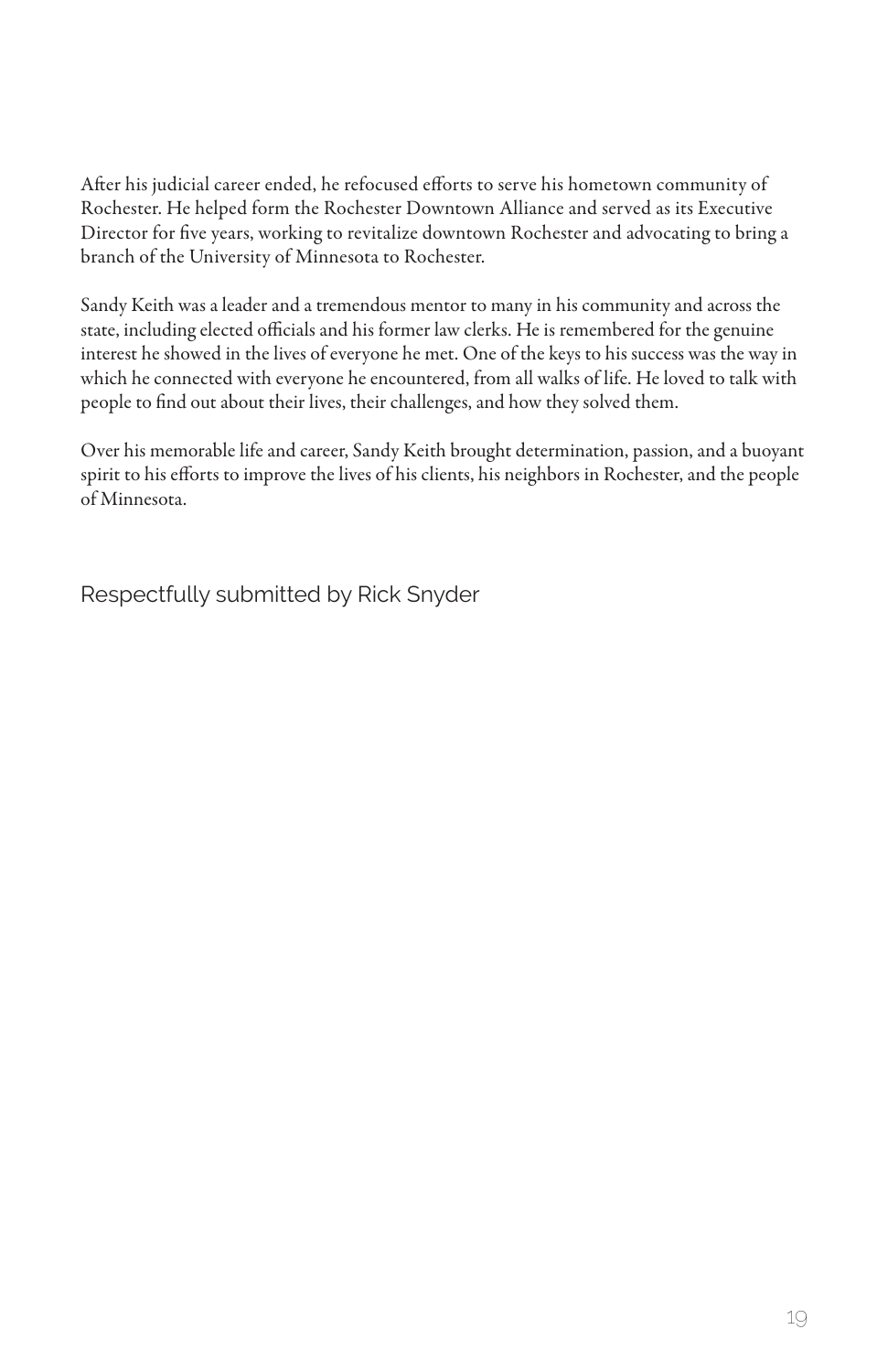#### **John R. Kenefick**

May 27, 1940 — September 26, 2020

John Kenefick ("Jack") grew up in Saint Paul, eventually becoming a lawyer, a counselor to his clients, a farmer, and the keeper of the stories of his large Irish/Welsh family. When people called Jack, they knew they were calling a man of integrity, ability, and compassion.

Jack graduated from St. Thomas College in 1962 and, in 1965, from the University of Minnesota Law School. That summer, he and Julie married and began a partnership that would continue for 55 years. Jack had planned to begin business school at Wharton in the fall of 1965, but the government had other plans for him. He wound up spending over 3 years in the Marines, first in training, then at the Rhode Island Naval Justice School and, finally, in the Marine JAG Corps at the Quantico VA base.

The Keneficks returned to St. Paul in 1969 where Jack worked first for the Minnesota Attorney General's office and then, starting in 1972, at Briggs and Morgan (now Taft Stettinius & Hollister). Jack and Julie happily raised three daughters, Bridget (also a lawyer), Kiki, and Nicole, and have 7 grandchildren.

Much of Jack's 40+ year practice at Briggs focused on health care, where he represented medical professionals, hospitals, and other health care entities. He had a remarkable grasp of complex healthcare regulations and the institutional histories of his clients. He had a wonderful ability to help clients navigate complicated medical issues, including the many situations where the law was not well settled. He was involved in several important cases, including an early Minnesota Supreme Court case that dealt with difficult issues regarding withdrawal of life support and the courts' role in those decisions. Jack also used his skills in pro bono and community work. He was a long term and valued member of the Biomedical Ethics committee of the Childrens' Hospitals and Clinics. To colleagues, clients, friends, and family, Jack always stood ready to help, and did so in a thoughtful, careful, and respectful way. As one former colleague said: "Did you ever hear him curse or utter a harsh word about anything or anyone? How many guys have 'great husband, dad, lawyer, US Marine, farmer and perfect friend' after their name?"

In 1994, lawyer Jack became lawyer/farmer Jack, when he and Julie moved to a farm outside River Falls. There, they became active in the movement to protect and raise endangered Navajo Churro sheep whose wool is used by the Navajo to weave traditional rugs. In addition to the sheep (which they initially brought to the farm via a "ewe" haul), their farm eventually included a goat, a llama, dogs, and Jack's beloved horse, Cody. Jack was an accomplished rider—perhaps a skill inherited from one of his great grandfathers who had operated a livery stable. In the River Falls area, Jack continued his pro bono work, including with the Kinnickinnic River Land Trust, Spring Valley Seniors Staying Put, the Friends of the Old Martell Schoolhouse, and the Navajo Churro Sheep Association. He also served on the Martell Township Planning Board. He and Julie were instrumental in preserving the historic Martell school building—one of the last remaining one-room schools in the region. Jack's colleagues, friends, family, and so many in the community are grateful for Jack's service and for his unfailing decency and kindness.

Respectfully submitted by Sally A. Scoggin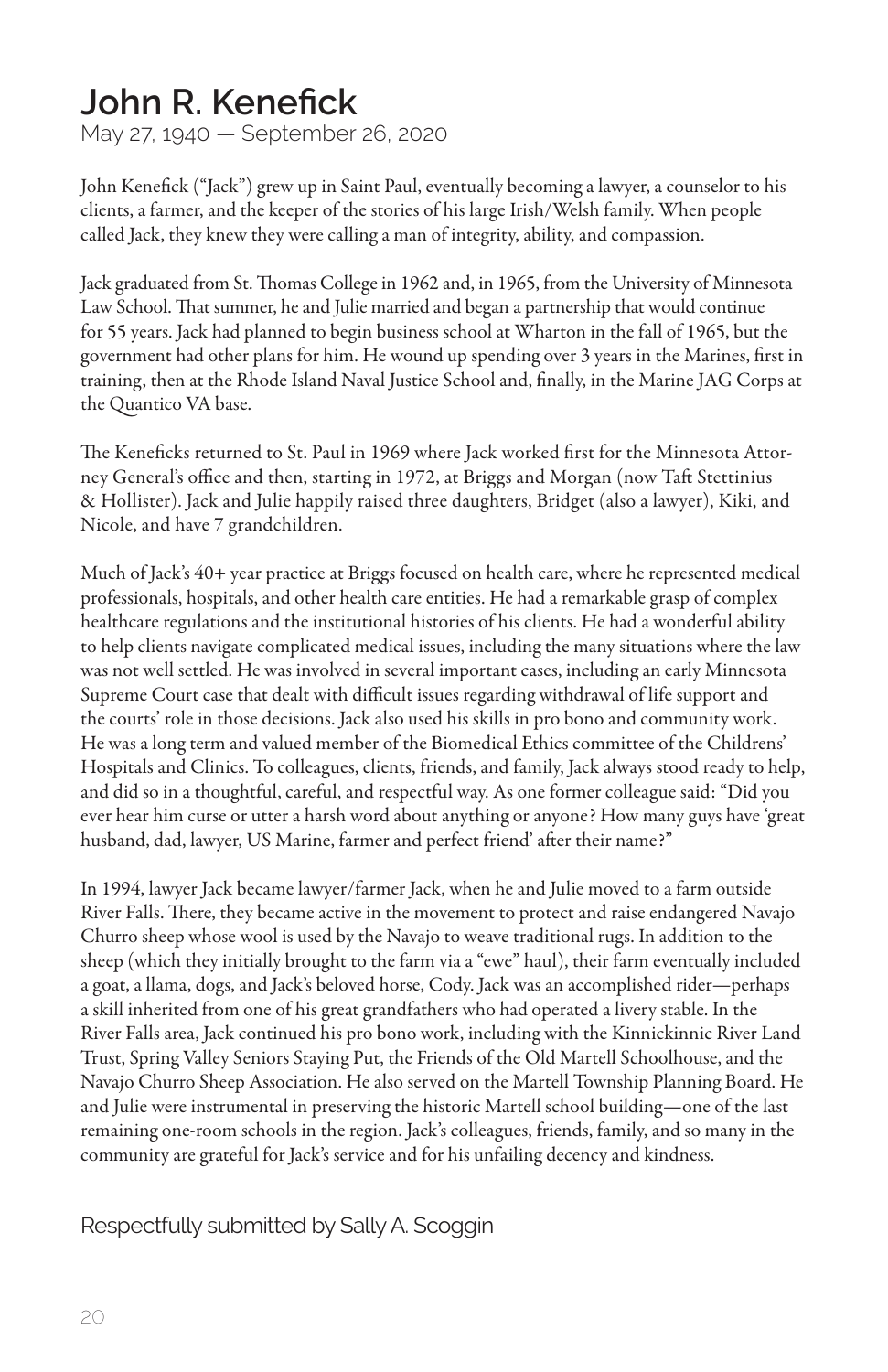#### **Craig Lindeke**

June 13, 1946 — August 5, 2020

Craig Lindeke was born on June 13, 1946 in St. Paul, Minnesota. A loving husband, father, and grandfather, he passed away from heart failure on August 5, 2020 in St. Paul at the age of 74. He explored the world and pursued his far-reaching interests with curiosity and a gregarious personality.

Craig spent his childhood in Minnesota, Kentucky, North Carolina, and Germany. This early exposure to a variety of cultures and lifestyles inspired a lifelong love of travel. After graduating from Wayland Academy in Beaver Dam, Wisconsin, Craig attended Williams College in the Berkshire Mountains of Western Massachusetts. His college studies were interrupted by four years of Army service during the Vietnam War. After his tour of duty, he was shipped directly back to Williams with only his uniforms for clothing. He was known as "Sarge" by his college friends ever after.

After graduating from Williams, Craig pursued a law degree at Vanderbilt University in Nashville and joined Spear and Hill in New York City when he graduated. He enjoyed telling of his adventures on Wall Street, especially his role in the firm's representation of the Sultan of Oman. When the firm dissolved Craig returned to St. Paul and began working in the Minnesota Office of the Revisor of Statutes.

Accomplished and outgoing, Craig was well known at the Capitol. He formed close connections with the many legislators and staff with whom he worked drafting and reviewing legislation and rules. Craig's easy way of communicating, listening skills and command of language helped him excel in his role of translating ideas into law. He particularly enjoyed serving as the legislative attorney for the Ways and Means Committee. Craig enjoyed mentoring newer attorneys and connecting personally with all the support staff in the office until his retirement in 2011.

Craig was dedicated to community service and the betterment of others. Through the years, he sponsored refugees resettling in Minnesota, served on the boards of Neighborhood House and the Lex-Ham Community Council, and delivered countless meals with Meals on Wheels. While mindful of his need to remain politically neutral during his career as a bipartisan public servant, he proudly displayed the United Nations flag as a symbol of world peace.

Craig connected easily with people who crossed his path, especially his neighbors and their dogs, for whom he always had a spare treat. Generous with his time, Craig hosted dozens of international students and staff from France and Japan in his home. He loved taking his family and visitors on road trips visiting baseball stadiums, national parks, historical sites, and friends and family across the country. He also loved international travel. Craig was an avid collector of everything from books, records, stamps, presidential campaign buttons, and car brochures to the Star Wars figurines displayed prominently in his office.

Craig will be remembered by his colleagues and friends for his legal acumen, his charisma, sense of humor, and kindness. He is survived by his wife, Elizabeth, children Ben, Bill, Anne, Glen, and Lisa and their families. He is greatly missed.

Respectfully submitted by Benjamin Thompson, Ginny Ann Glasgow, Emily Parks, and Seth Daniels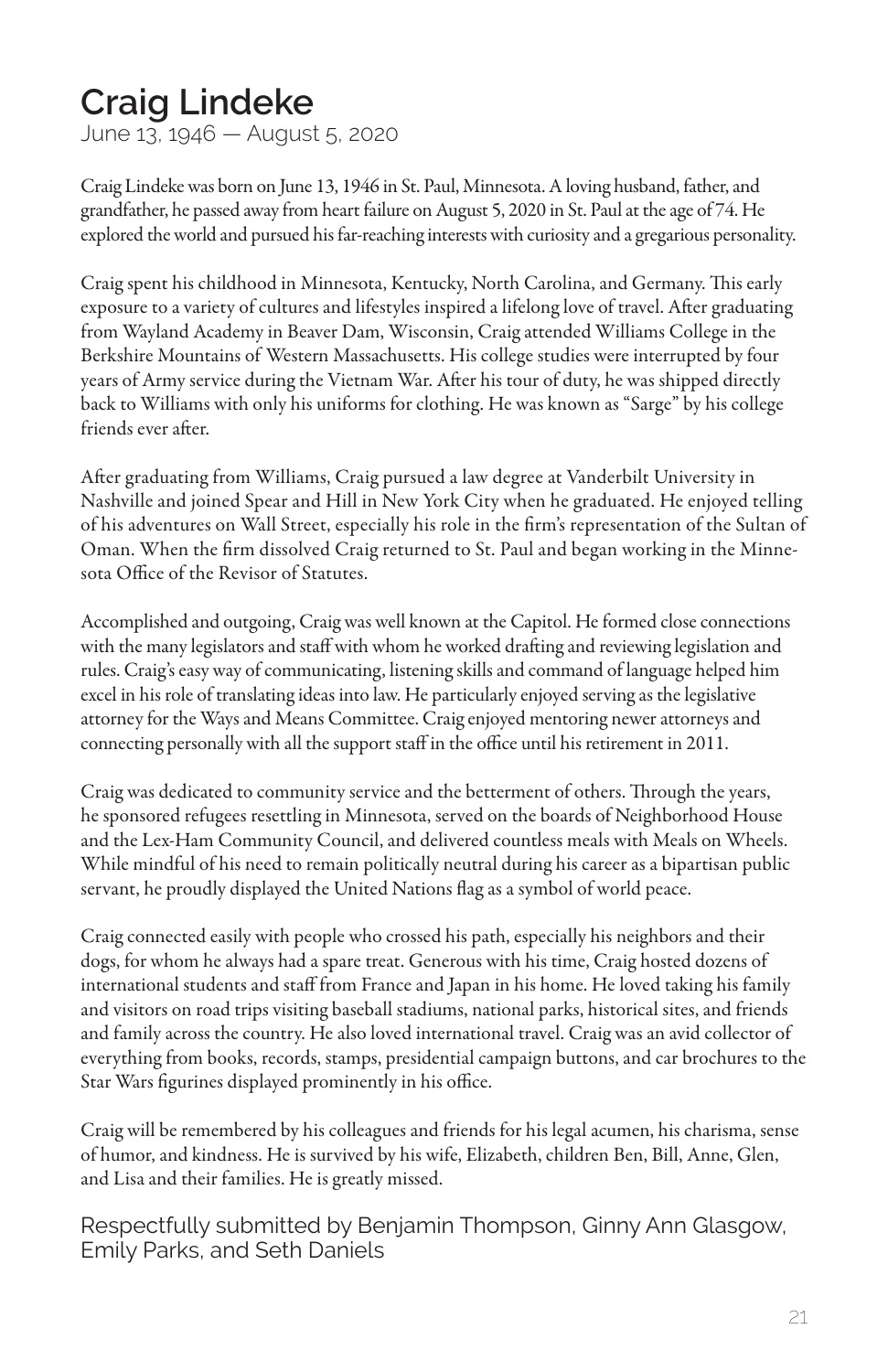#### **Mary Brigid McDonough**

October 7, 1951 — January 21, 2020

I am honored to present to the Ramsey County Bar Association this remembrance of my dear friend Brigid McDonough. Many years ago, she agreed to be the treasurer of my Senate campaign and stayed in that volunteer job for over a decade. That's a courageous thing to do in this political climate! But that's the kind of friend Brigid was—loyal and always there. She wanted to serve the people.

She loved her family. She loved her husband, Reid. I know how hard it was for Reid and Brigid at the end, and the last few years the two of them had together were so precious. Brigid loved her extended family of course. I'll always remember being at the Lumberjack Days Parade in Stillwater, and Brigid would run up and give me a big hug—and her sister would run up and give me a big hug. And then some other McDonough would. Her affection was contagious.

Since her admission to the Minnesota bar in 1984, her life and career were rooted in how she could best lift others up. She believed that government and the law can be used to help people achieve equity and social justice in a world where playing fields are not often level. She used her impressive legal acumen to achieve good things on behalf of many people in our state.

Brigid recognized the power of political and community organizing, of getting involved. She was inspired by the DFL tradition and the honest conviction to fight for what is just. If you asked me what politician she was most inspired by, I would have to say Senator Paul Wellstone. He was her hero. Campaigning for Paul is how I first met Brigid: she was a true believer, happily working at a law firm by day, and spending her free time out there holding up those green signs for Paul.

Providing affordable housing to underserved communities was a major goal for Brigid, and she approached her volunteer work with the same focus she had at the law firm. Whether she was representing immigrant and refugee families through her pro bono work, supporting her alma mater and community by serving on the Macalester College alumni board and the Hmong Partnership board, or chairing the St. Paul DFL (that alone is a career unto itself !), Brigid always brought this earnest conviction to fight for what was good, often on behalf of people who couldn't always do it for themselves.

Brigid did so much through the valuable guidance she offered to dozens of local, state, and national political campaigns. She was especially dedicated to electing women and people of color to public office—and she was really good at it.

Brigid was kind and generous, loyal to friends and colleagues, and compassionate, smart, and really funny. She and Reid loved traveling, and both were voracious readers. I always admired her adventurous spirit and valued hearing her opinions on everything from Minnesota politics to Bruce Springsteen. Friends considered her a font of wisdom and ideas, and she always shared recommendations on books, movies, and music with warmth and affection.

There are certain people who have a way of seeing and bringing out the very best in others. Brigid was one of those people.

Let's remember Brigid's fierce love of life. That's what made the time we spent with her so special. Her friendship and her commitment to making a difference in the world are true gifts that will continue to benefit all of us who were lucky enough to know her.

Respectfully submitted by Senator Amy Klobuchar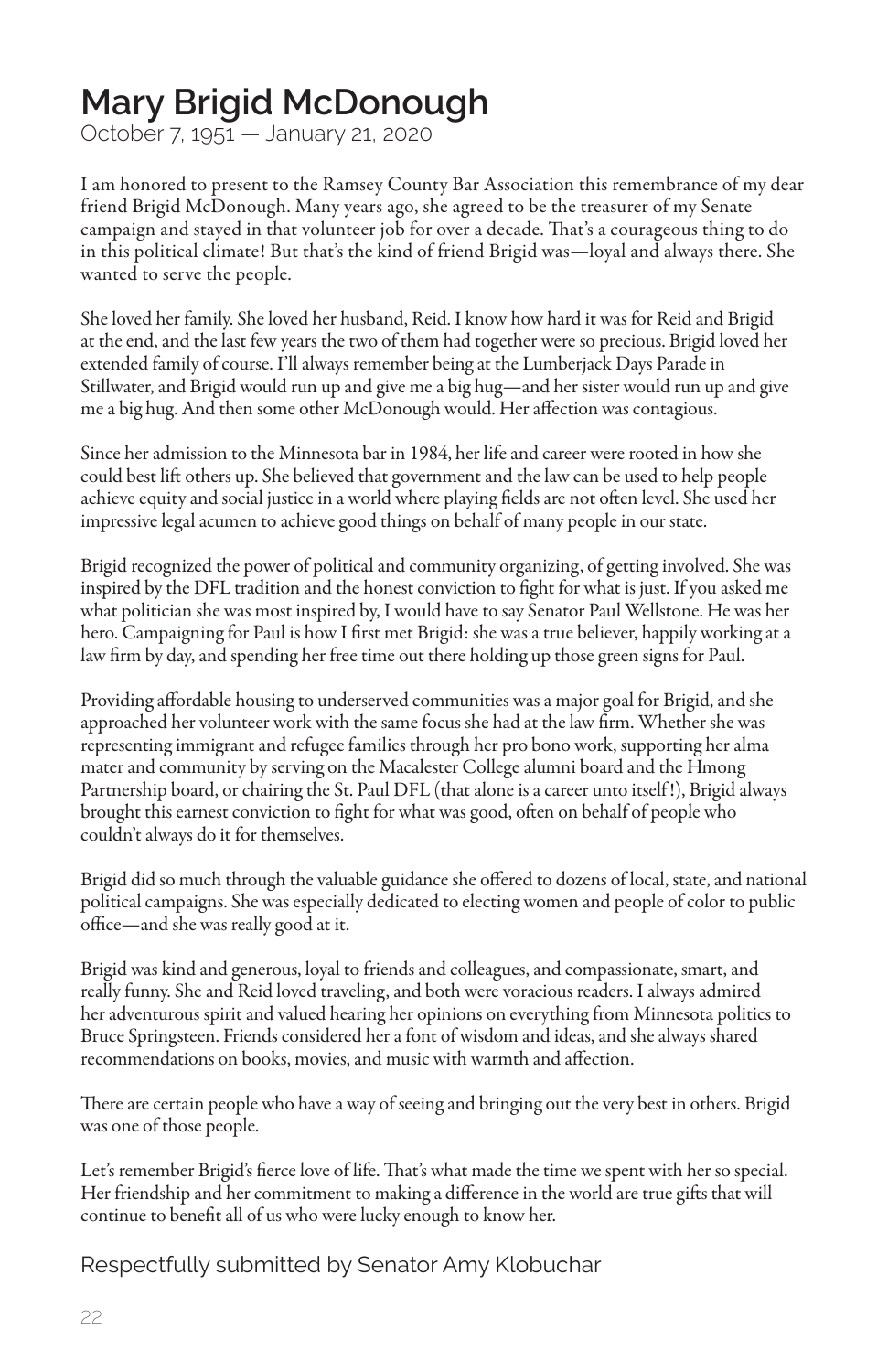#### **Honorable John C. McNulty**

December 24, 1924 — December 18, 2020

John C. McNulty died at home on December 18, 2020, six days before his 96th birthday, as the result of injuries suffered in an accident on December 9. John never looked nor acted his biological age. John loved the Toby Keith song on aging well, Don't Let the Old Man In, and especially loved the video in which Clint Eastwood, who inspired the song, acts out the lyrics.

John was a herald of civility in the legal profession, advocating for more civil relationships between lawyers, particularly in the litigation arena. He engaged in such activities from a number of platforms, including, president of the Hennepin County Bar Association; president of the American Judicature Society; chair of the American Bar Association Committee on Professional Discipline; fellow of the American Bar Foundation; and, for a time, as a municipal court judge in St. Louis Park.

John practiced law with the same civility for which he advocated. He was "that guy" who invited opposing counsel out for a drink while the jury deliberated. Many of his former colleagues have recalled him as a "gentleman" and a "mentor" and have referred to the dignity and grace with which he always conducted himself.

John loved attending bar conventions, although he often skipped the CLEs. He was there to network and socialize with colleagues. He was a longtime member of the VE-VJ Day Club, a group of lawyers and judges who meet once a year for a dinner featuring prognostications and (sometimes risqué) humor.

A graduate of the University of Minnesota Law School, John practiced law in the Twin Cities for more than 40 years in a variety of settings. The most notable was his more than 20 years as a named partner in the firm that was then known as Maslon Kaplan Edelman Borman Brand & McNulty. John was the last surviving of those named partners. John joined Maslon in the late 1950s as the first lawyer who was not Jewish. As a Catholic, he had suffered from employment discrimination by larger law firms similar to that which had been experienced by Jewish lawyers.

Outside of the law, John was always active, enjoying many physical activities. Until his mid-80s, he kept a 30-foot sailboat on Lake Superior and organized many trips through the Great Lakes with friends and family. These often featured challenging storms. He earned a Coast Guard Master Mariner's License. He also had a private pilot's license. He was an accomplished downhill and cross-country skier who skied the Birkebeiner 34-mile cross country race in his 70s. He loved to golf, having managed a 27-hole golf course before and during law school. He kept golfing until almost 90.

John is survived and sorely missed by his wife of almost 40 years, Marcy Wallace, his sister, his four children, six grandchildren, 10 great-grandchildren and many nieces and nephews.

Rest in Peace, John, and well done. You never did let the old man in.

Respectfully submitted by Marcy Wallace on behalf of the family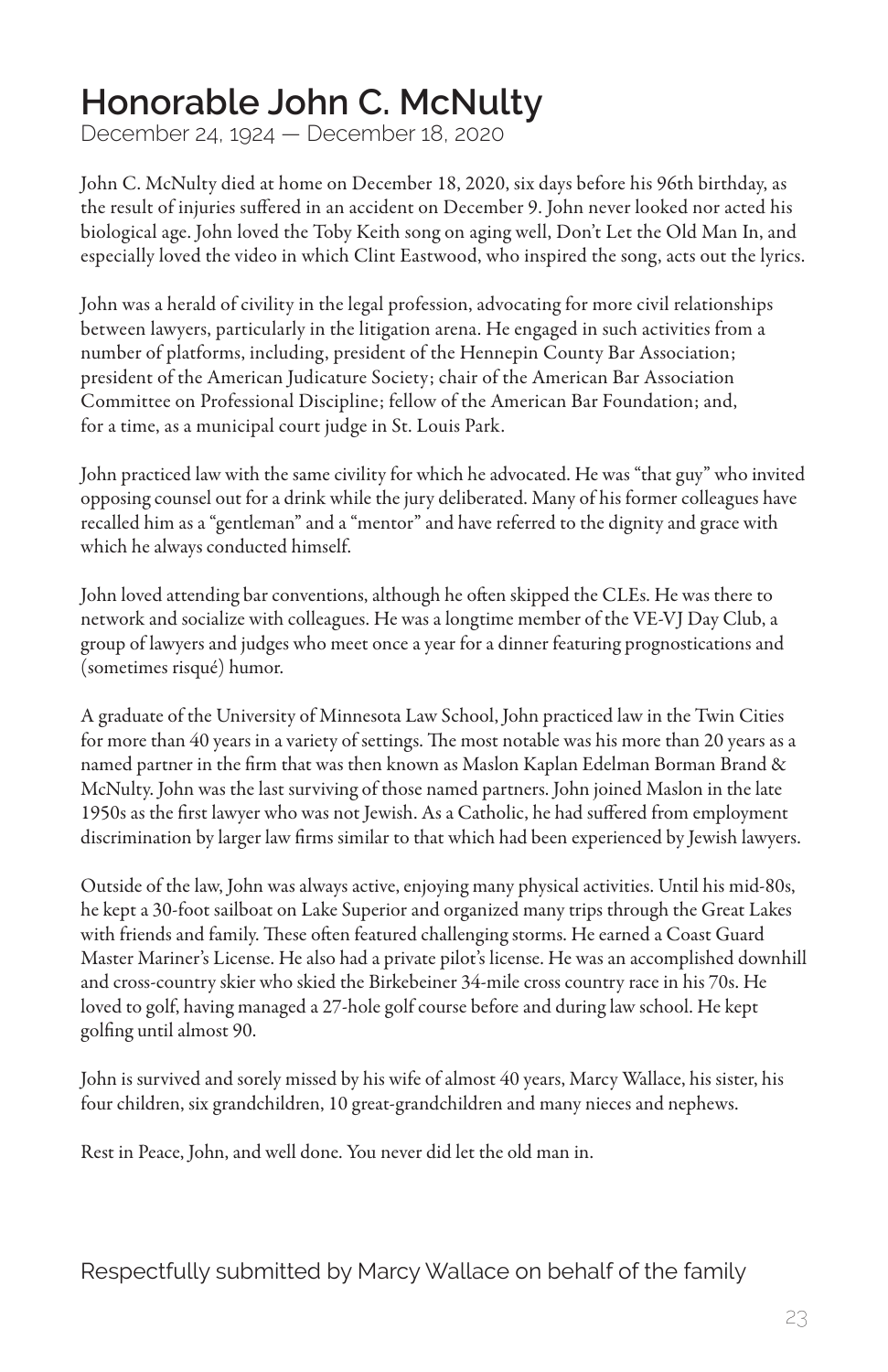#### **Robert W. Murnane**

September 16, 1935 — December 11, 2020

Bob Murnane died at age 85 on December 11, 2020 in his home in St. Paul. He was born September 16, 1935 in St. Paul to E.W. (Bill) and Violet Murnane. He and his wife Margaret Mary (Muggs) were married for 62 years. He is survived by his sister Patricia Postlewaite, 4 children, 13 grandchildren and 4 great grandchildren. Bob was a devoted husband, father, grandfather, and great grandfather, and his family always came first. He was a devout Catholic and his strong faith was instilled in his whole family.

Bob and I had some great discussions on the Catholic and Jewish religions. I was the first non-Catholic partner in the firm. I threatened Bob with lawsuits all the time. He would banter back. Bob was well known for his bantering. I would think everyone misses that.

Bob's love of spending time with his family at the cabin is legendary. His grandfather first visited the Whitefish chain in the late 1920s and Bob grew up enjoying the year-round beauty of Rush Lake and the City of Crosslake. His great grandchildren represent the sixth generation of Murnane family members to enjoy the beauty of this area. I asked Bob if *Godfather II* was filmed at the Murnane compound. This line of jokes continued for a few decades.

Sometime in the early 1990s my kids and I took a boat ride on Crosslake with Bob. Bob was in complete control of the throttle. My kids and I went to chiropractors for years after that. Then there was the time Larry King and I rode with Bob from the Twin Cities to his Crosslake cabin for a law firm retreat. Normally this would be a 3-4 hour drive. It was the scariest 2 hours of my life. Bob really enjoyed driving fast. Even my wife rode with him. ONE TIME. He even raced drag cars at the Brainerd track. He would be a semi-regular at the track. I suspect his family would agree, all of them, that I am not exaggerating his driving prowess.

Bob graduated from Nativity of Our Lord grade school, and St. Thomas Academy in 1953. He completed his undergraduate studies at the University of St. Thomas and received his law degree from the University of Minnesota in 1959. Bob enjoyed an impressive 50-year career as a successful and admired trial lawyer in the law firm started by his father (E.W. Murnane) and his uncle (Charles Murnane) in 1940. The Murnane law firm was one of the premier firms in the Twin Cities and well respected for 75 years with a statewide reputation for excellence. Bob played a crucial role in the firm's success and growth. In later years, he mentored new attorneys in the firm. It was well known that Bob had a "notebook" that carried his summary of Minnesota Appellate Court decisions for decades, which he worked on for 50 years to keep up to date. When one of the lawyers was in trial, and needed a case to cite for the judge, you just called Bob for the answer. A terrific Plan B for any firm.

Bob was a busy trial lawyer and probably enjoyed preparing for trials more than actually trying them. He was proud of his membership in the American Board of Trial Advocates (ABOTA). He also served decades on the Ramsey County Ethics Committee. Bob knew ethical standards and followed them to the letter. He taught the lawyers in the law firm that there were no shortcuts regarding ethics ever to be taken at the Murnane firm.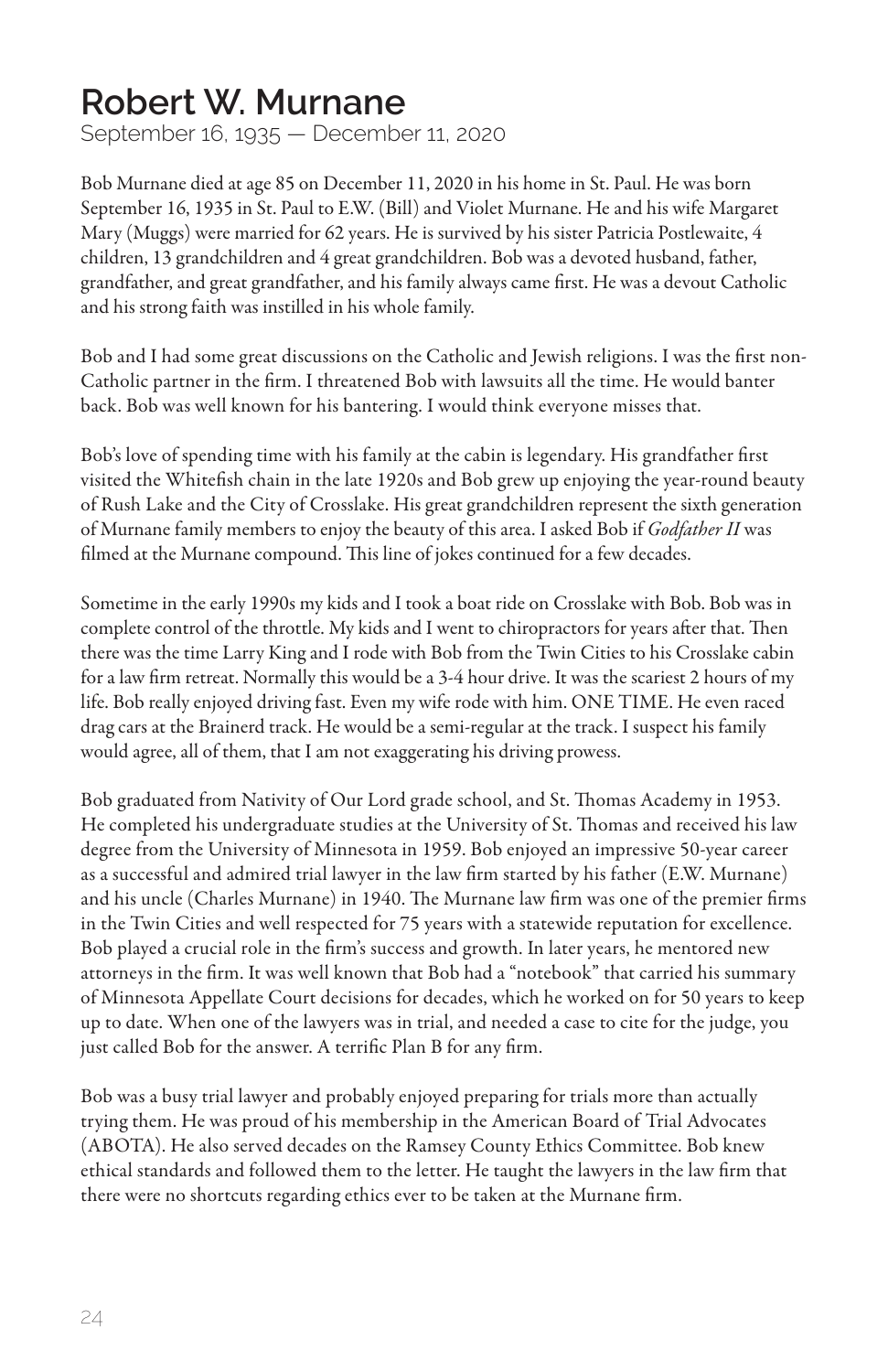For young lawyers starting out at the firm, I think it would be fair to say that Bob's bark was worse than his bite. Deep down inside, once you got to know him, he was as compassionate and heartfelt as anyone you could ever meet. He had a razor-sharp wit and a very sarcastic sense of humor. He did not suffer fools, and though he enjoyed telling jokes, I think he had more enjoyment in criticizing the joke teller. Bob was an avid duck hunter and downhill skier. He pursued those passions for decades and passed these rich traditions down to his children and grandchildren. He was well known for his integrity, intellect, and humility. He was very proud to be a lawyer and he was proud of his profession. Because Bob was such a family man, he treated the entire law firm—from bookkeeper to receptionist to associate to partner—as family. His passing is truly an end of an era. He not only had excellent traits to be a trial lawyer, but these excellent traits exemplified what a terrific human being he was. His family and his former law partners and his friends will truly miss him. God speed, old friend.

Respectfully submitted by Stephen J. Kirsch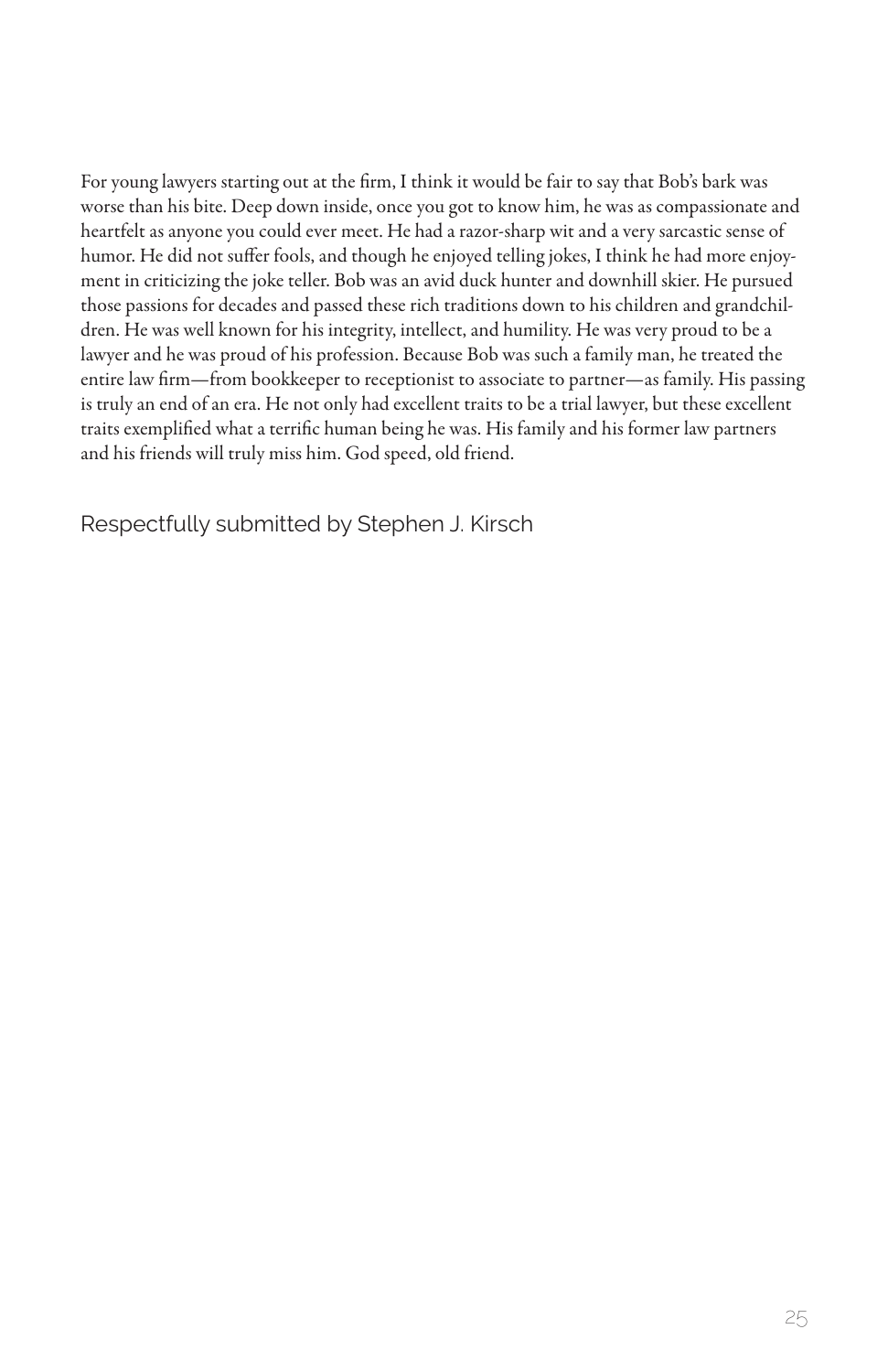#### **David Anthony O'Connor**

October 27, 1930 — August 2, 2020

David O'Connor was born in Buffalo, New York on October 27, 1930. Soon thereafter, his family moved to St. Paul, Minnesota where he was raised and where he later practiced law. As Dave O'Connor progressed through his school years, his teachers soon learned that he was an exceptional student. In fact, he skipped grades one through two and later, graduated from Cretin High School at the young age of 16. From Cretin, he went on to attend two years of college in Minnesota, and then went on to four years of Podiatry College in Chicago. After graduation, Dave moved back to the Twin Cities where he began his podiatry practice in Minneapolis.

In 1949, Dave went on a blind date and met the love of his life, Patsy. He was 18 and she was 19. They married in 1954 and Dave immediately entered the Army where he served for two years during the Korean War. Except for his time in the Army, from that first date 72 years ago, until his death on August 2, 2020, Dave and Patsy were virtually inseparable.

Upon his return from his military duty, Dave and Patsy had seven children. While working as a podiatrist, he spent 4 years attending William Mitchell College of Law at night, finally earning his law degree in 1960, the year of his 30<sup>th</sup> birthday.

With a wife and seven children to care for, Dave's practice grew and he quickly became a master in the courtroom. With his focus on personal injury, premises liability and medical malpractice, Dave's photographic memory allowed him to become an expert in many areas of medicine, including traumatic brain injuries, spinal cord injuries, and post-traumatic stress disorder, to name a few. In fact, Dave became so skilled in the courtroom that one of the judges in Washington County said to other lawyers in the courtroom, "if you ever want to know how to conduct a perfect trial, watch this guy right here, Dave O'Connor."

As he began winning trial after trial, he soon gained a reputation in the legal community, and more specifically, the legal defense community, as one of the top five litigators in the Twin Cities. A major Twin Cities law firm was known to advise its attorneys that, if Dave O'Connor was on the other side, they'd better settle, or they would surely lose. Although Dave was a champion for his clients with countless wins, there were some hard losses as well, but he never lost his fierce passion for the law or his passion as a litigator for his clients.

Dave's 46 years of sobriety were spent helping others recover from alcoholism, serving as a sponsor to many, and running successful interventions for people with addictions. He served on countless boards, including Hazelden and Twin Town. He was also one of the five founders of Lawyers Concerned for Lawyers, an organization that helps lawyers with chemical dependency, mental illness, depression and anxiety. As we all know, this organization is still going strong today.

Dave lived a full and wonderful life with his family, sticking together through joy and tragedy. The death of their 36-year-old son, Michael Francis in 2000, was particularly hard on Dave and Patsy and they struggled through that pain side-by-side. The pain of losing their son was something that never truly healed.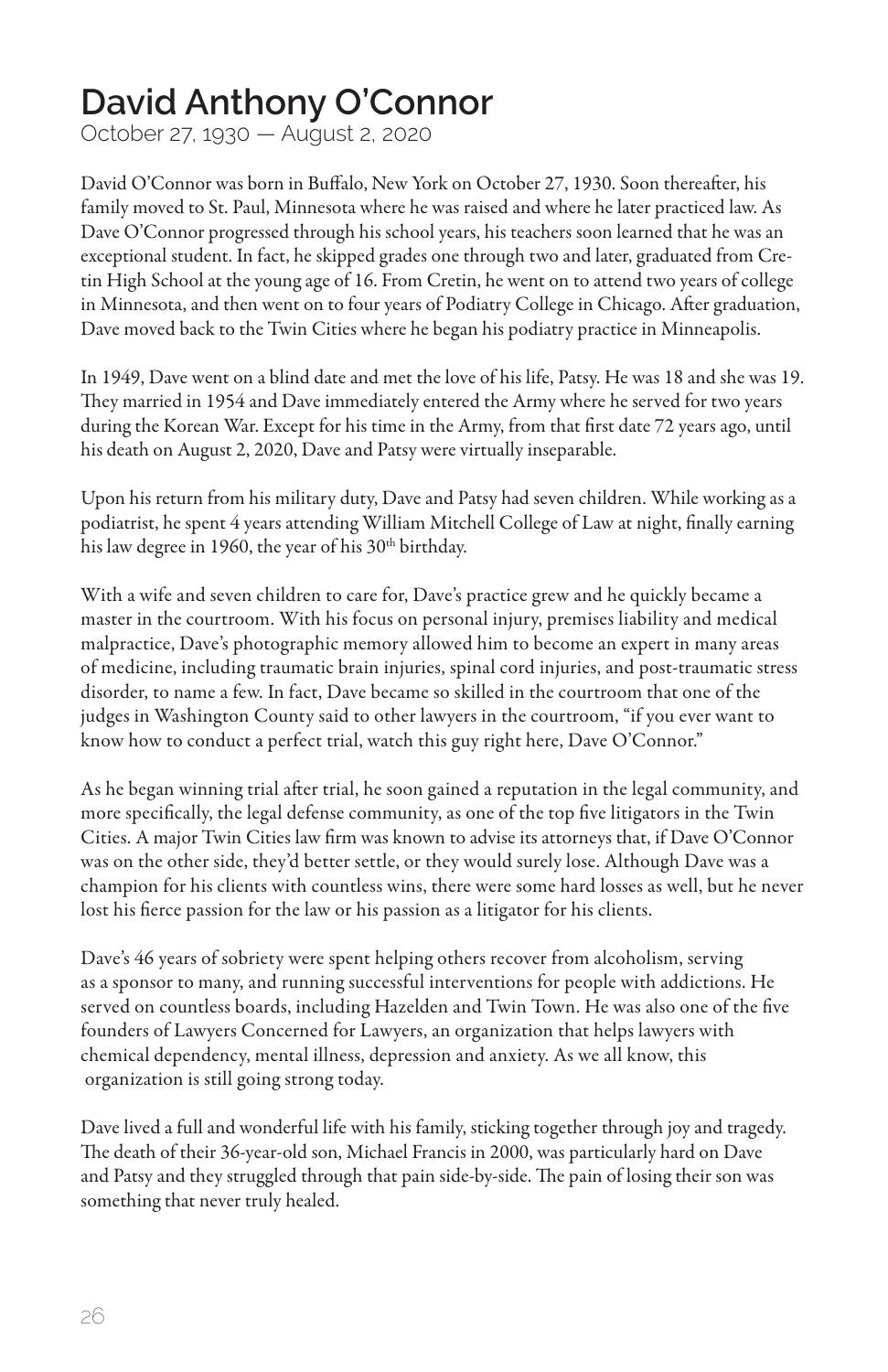After Dave's retirement from the practice of law, he developed an interest in real estate, and as he and Patsy headed to Florida, he worked to obtain his real estate license. Never one to let grass grow under his feet, he started this new career at the ripe old age of 70 and worked happily for 14 more years in his new chosen field.

Dave lived a life of love. He loved his wife, Patsy, his seven children, and all of his many grandchildren and great-grandchildren. Some of his greatest passions were spent with his family: camping, hunting, fishing, and ice-skating. He spent many fond weekends with his family enjoying lake life and teaching his kids how to fish and waterski. But it was those days with his buddies up north, hunting and cooking their game, and enjoying the camaraderie under the brilliant stars, that he truly cherished.

Dave's intelligence was boundless. For most of us, he was the smartest man we've ever known or ever will know. His photographic memory meant he could take in information and there it remained. You could ask him anything and he knew the answer. His vocabulary was endless, his knowledge and love of American history was passionate, and he could answer any question you asked no matter how obscure the topic.

Most of us remember Dave for his enviable sense of humor and his charming sarcasm. We all knew when he hooked his eyebrow or gave us the "the stare", that there was a twinkle behind that look and that he has just being playful. He was a complicated guy and we will miss all aspects of who he was.

Respectfully submitted by Kathleen O'Connor and Mary Madden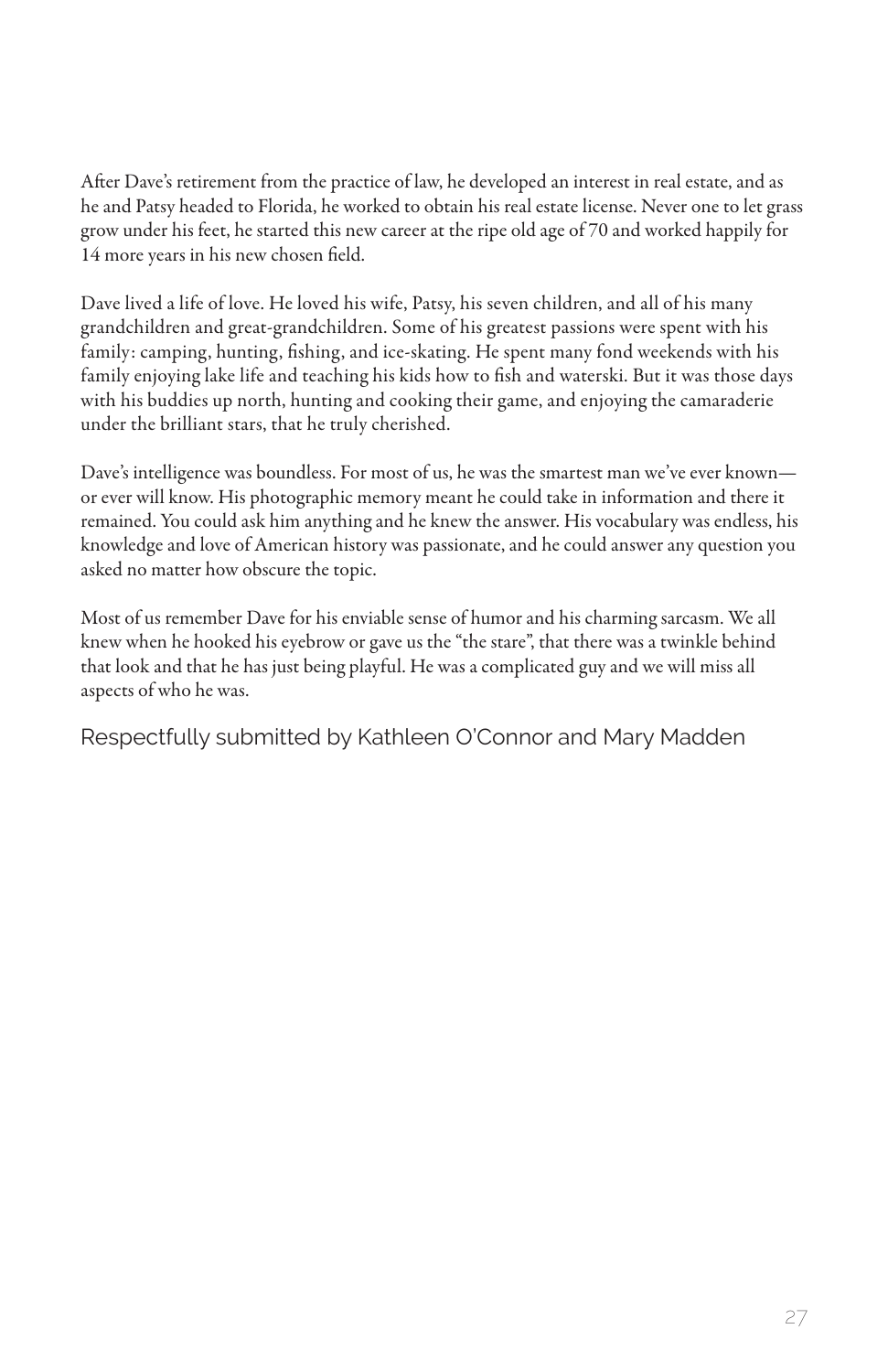#### **Alberto Quintela**

August 29, 1951 — October 18, 2020

Alberto Quintela was a man of faith—and a man of the law. We worked together in the Minnesota Attorney General's office when I came to St. Paul. He was with me at the very beginning of my political career, during my "test run" for Mayor in 1989—when the size of my team was less than the number of one's fingers or toes. And then he was right by my side when I was elected Mayor in 1993.

My wife Laurie and I remember him being by Laurie's side during some very contentious political gatherings in those early days. He was her protector. Being a conservative Democrat and then a Republican didn't earn you many friends in St. Paul politics in the '90s. And then add Latino to the mix. But Alberto Quintela never once wavered from being at my side. I admired his courage, appreciated his service and greatly valued his friendship.

I was proud to have him as part of my administration during my time as Mayor and I admired his work for the State of Minnesota, in the Human Rights Department, the Commerce Department and as Chief Deputy Secretary of State. I often called upon him during my time as United States Senator for counsel on issues that impacted the Chicano Latino community, which was so close to his heart.

Alberto was a magnificent public servant, with a brilliant legal mind and a heart of gold. He was steadfast and loyal—a remarkable man, who despite his lofty educational achievements and high profile public service positions, never forgot where he came from. He loved the West Side. He loved St. Paul. He loved the State of Minnesota. And the folks of the West Side, the Immigrant community, the people of Saint Paul and the North Star State all lost a champion when he passed.

Alberto was a man of deep faith and spirituality. It informed his humanity and I am certain sustained him as the path forward in his life became more difficult and uncertain. Those who knew Alberto, who loved him, cared for him and lifted him up, never forget, nor will ever forget, that the light of the man who passed into the night was brightest when the world was the darkest.

Alberto was generous in his compassion for others and that generosity was repaid to him, in his own life, in the final days he had on this Earth.

My life has been enriched by having known Alberto Quintela. His friendship was a gift that I treasured. I valued his counsel and I am deeply saddened that he's gone. But I am thankful to have called him a dear, dear friend. I mourn his passing. Adios, amigo.

Respectfully submitted by U.S. Senator Norm Coleman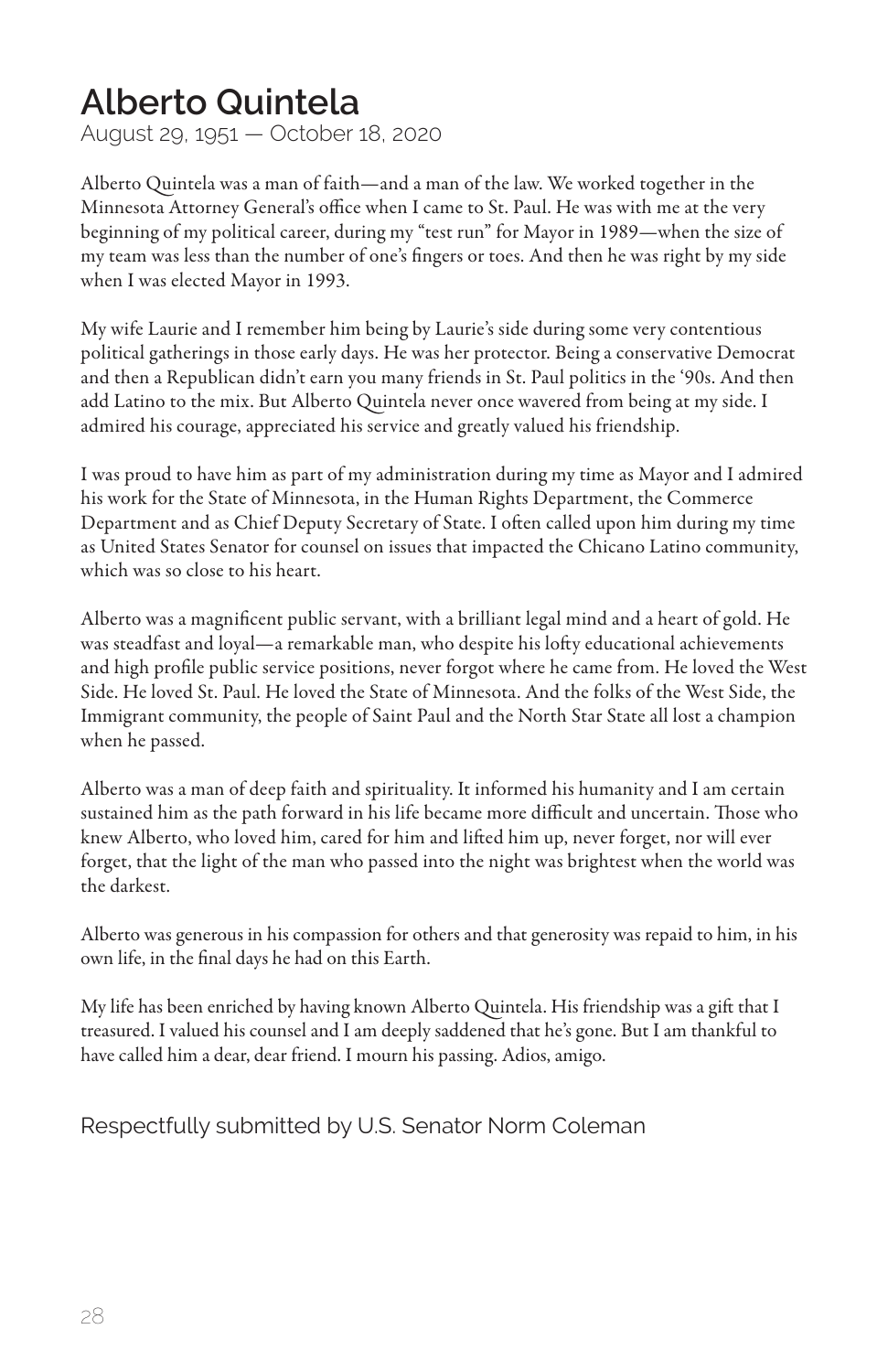#### **Lawrence Michael Rocheford**

April 29, 1958 — November 27, 2020

Larry Rocheford was the embodiment of the phrase, "Hale fellow well met." He was a big man, with a big frame, big appetite, a big personality, from a big family, expressing big emotions, with big accomplishments, and a big heart.

Larry was born into a family of five siblings and grew up as a Catholic boy in Edina. He attended Benilde-St. Margaret's High School and St. John's University, graduating in 1980. After college, he attended law school at Hamline University, graduating in 1983. His first job out of school was at West Publishing until he landed his dream job as an associate at Jardine Logan & O'Brien in 1985. Larry aspired to be and became a great trial lawyer—and JLO was the perfect place for him to pursue that ambition. He was a partner at JLO for greater than 25 years, and in the year prior to his death, he was with the Lommen Abdo firm.

Larry was an aggressive advocate on behalf of his clients and approached his work with a happy warrior attitude that won over his friends and foes. His most important honor, of course, was the admiration and respect of his professional colleagues. On Larry's Facebook page, another attorney noted that Larry was, "A good man and a good lawyer, a rare combination."

While his career was important, nothing was more important than spending time with his family. He married Beth at age 41 and immediately embraced family life with the full gusto that he is known for. His two children, Lauren and David, soon followed, and they became the object of Larry's love, affection, and support. He was their biggest fan. He supported them in school and taught them the value of hard work. He attended every sporting event without fail. His children never doubted whether they had the approval and support of their father. He spread his affection and support to all the children in his extended family.

He loved all the many family vacations, but his all-time favorite was a trip to Hawaii. He enjoyed fishing almost anywhere: casting a reel with David, deep-sea fishing in Costa Rica, salmon fishing in Alaska, and annual fishing trips to Canada. He even had one mounted, a 42-inch Northern Pike.

Larry was hospitalized with COVID-19 in mid-November, but he improved and was sent home the evening before Thanksgiving. Larry loved good food, and his last supper was a home-cooked Thanksgiving dinner with all the trimmings. Larry and his family then sat down, as was tradition, and watched the 2020 National Dog Show. He died later that evening.

Larry was taken from us far too soon and I will miss my friend. As Larry's cousin wrote, we sadly say goodbye to, "A big, gentle giant, a man who carried a smile on his face, a joke in his pocket, and lots of love for everyone in his heart." Larry, your big heart will live forever in our hearts.

Respectfully submitted by Mike Black and Gregg Johnson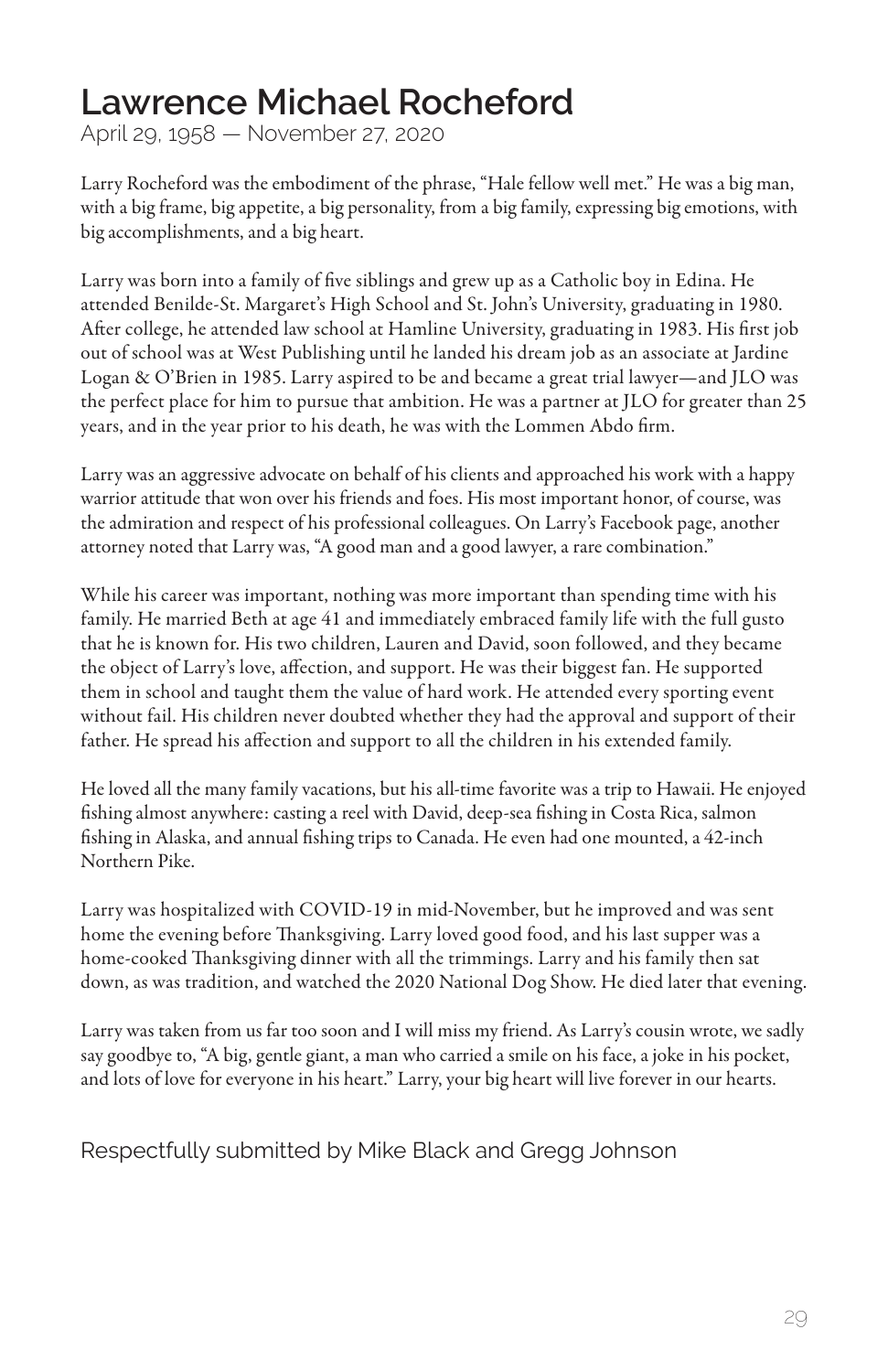#### **Michael J. Sheahan**

January 27, 1934 — May 17, 2020

Esteemed trial attorney, revered family man, and longtime St. Paul resident Mike Sheahan passed away on May 17, 2020.

My name is Zack Sheahan, the grandson of Mike Sheahan and an attorney at Stinson LLP. Although no amount of words can do it justice, I am humbled to give this memorial of Mike's wonderful and accomplished life.

Those of us who were closest to Mike remember him for his infectious smile and bottomless wisdom, which filled our lives with joy and insight. Though he is now gone, the spirit of Mike's legacy continues to impart feelings of comfort and understanding in an otherwise incomprehensible world—serving as our compass when we are lost and our inspiration when motivation wanes.

Mike was born and raised in St. Paul by his parents, Louis and Evelyn Sheahan. Louis was the St. Paul City Attorney and Director of Laws for St. Paul. Mike graduated from St. Thomas Military Academy in 1951 and received his undergraduate degree from the University of Minnesota. Mike then went on to serve in the U.S. Army 1st Cavalry division (where he also played as an outfielder on the Army's baseball team) from 1955-57 before returning home and graduating with a law degree from the University of Minnesota in 1961.

Mike's legal career started with a bang. He tried and won 21 cases in his first month as a practicing lawyer—an unintelligible proposition for recently licensed lawyers like myself. Mike then went on to spend the next 40 years running a successful law practice where his fierce competitiveness and devotion to his clients resulted in countless victories. Having practiced law for coming up on two years, I now realize just how rare Mike's passion for his profession was. I have met hundreds, if not thousands of lawyers, yet none of them is as proud or devoted to the law as my grandfather was. His passion inspired me to seek a career in law, become the fourth generation lawyer in my family, and pursue the lofty goal of continuing Mike's legacy.

Apparently, others noticed Mike's passion, too, for his career was marked by many accolades such as being named to the "super lawyer" list by his peers, being recognized as a civil trial specialist and being selected as one of the first Deans of the Academy of Certified Trial Lawyers.

Mike's mountainous passion for the law was exceeded only by his love and passion for his wife of more than 59 years, Charlene and their three sons: John, Mark and Steve. Those that grow up in Minnesota's capitol city rarely leave by choice, so when the time came for Mike and Charlene to start a family of their own, they chose St. Paul as the place to plant their roots. While by that point, Mike was by all accounts an established attorney, Mike's family was always his priority. In fact, Mike's impressive trial record was second only to that of his sons' little league baseball teams, which he coached and led to several league championships.

Mike was a lifelong sports fan. Char learned this early on when Mike snuck out of their wedding reception on several occasions to check the score of the 1960 NCAA football championship, which his beloved Golden Gophers won on the night of his nuptials (a story he gleefully told with a smirk on his face for years to come). Right up until his passing, he and Char could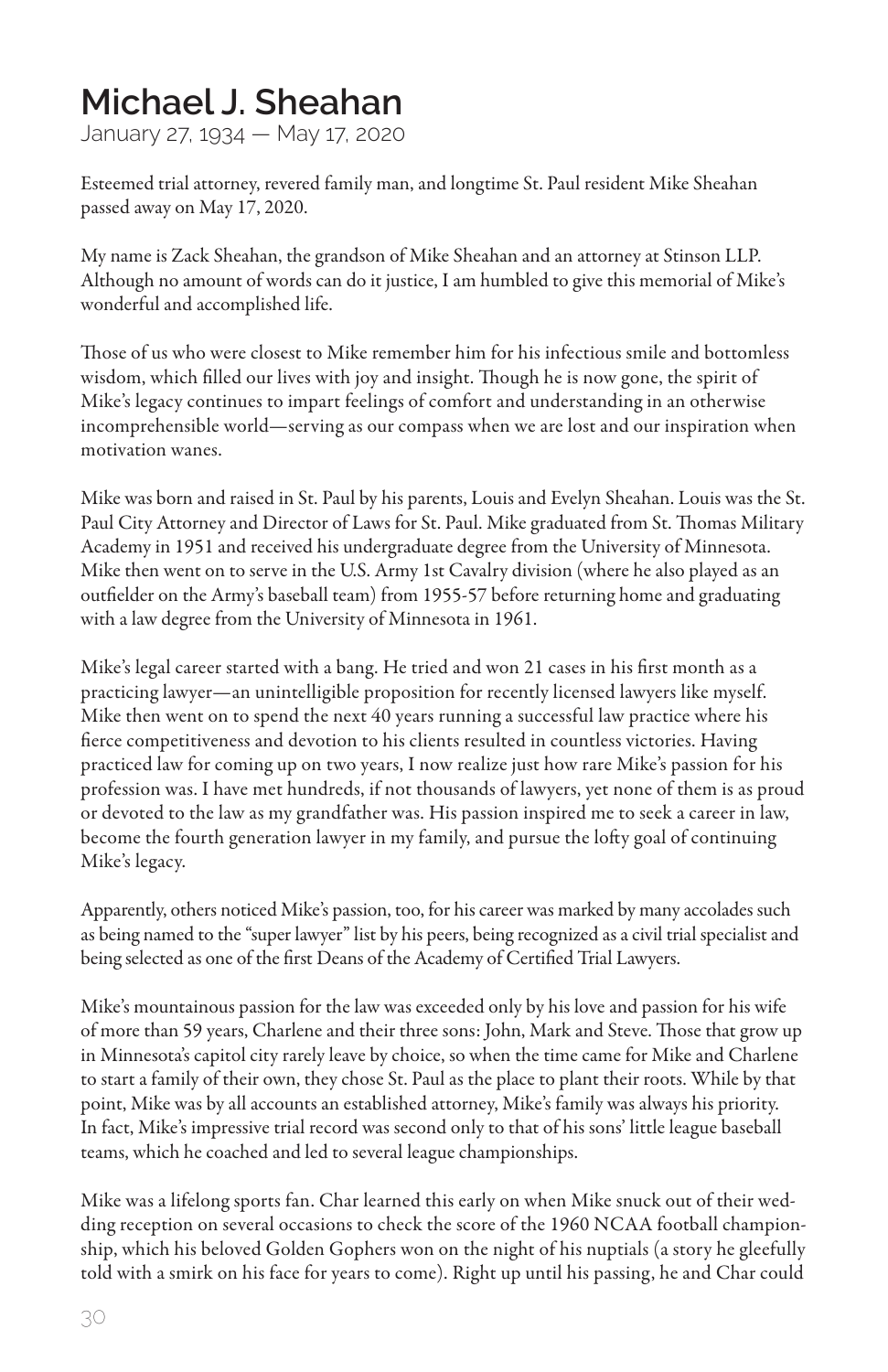be seen at the 50-yard line cheering on the Golden Gopher football team at every home game. Ralph Waldo Emerson once said: "For every minute you are angry you lose sixty seconds of happiness." Mike, who served as President of the St. Paul Optimist Club and Lieutenant Governor of Optimist International, embodied this sentiment and embraced life's many challenges with a smile on his face. From the courtroom to his family's kitchen, Mike's contagious positive energy radiated and uplifted every room he entered.

There are many ways to define success; however, to me the purest definition of "succeed" is to have left the world a little bit better than you found it; to know that just one life was made easier by your presence. In this regard and many others, Mike's life was extraordinarily successful. He touched and impacted the lives of all those fortunate enough to be associated with him.

We are all better people for having known him. His legacy will live on in our family, in his community and in the halls of each institution he dedicated his life to. He will be greatly missed.

Respectfully submitted by Zachary M. Sheahan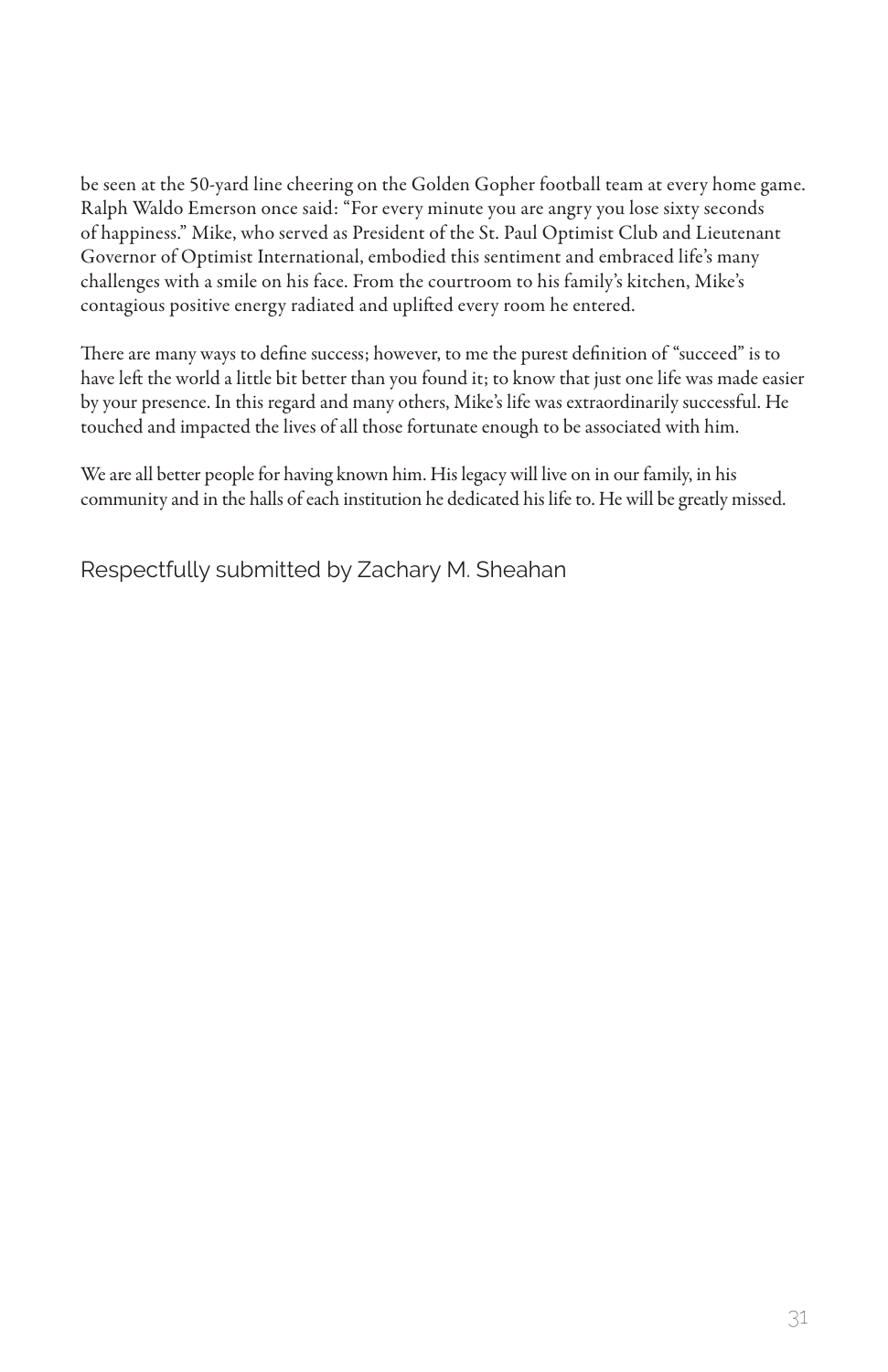#### **Robert T. 'Bob' White**

July 20, 1930 — December 8, 2020

Bob was born on July 20, 1930 in Lakeville, Minnesota to Bud and Louise White. He is survived by his 9 children, 22 grandchildren, 16 great grandchildren and 5 siblings. He is preceded in death by his infant son, Robert and his beloved wife, Jo (Alice Joan Suel of Prior Lake). Bob and Jo were married in 1952 and raised their family in St. Paul. It was quite a family. How they both remembered names and dates (most of the time), with all of the moving parts, was amazing.

Bob graduated from Lakeville High School in 1949 and from the College of St. Thomas in 1957. After serving as a medic in the Air Force stationed in Lockborne, Ohio, it was on to William Mitchell College of Law in 1961. Bob practiced at the Murnane Law Firm in St. Paul where he remained until his retirement in 1997. Throughout his career he evinced a unique style of competitive collegiality that attracted a nationally prized client base as well as admission into the American College of Trial Lawyers.

This competitive collegiality ultimately became his character, reputation and legacy. He was revered and respected as much by his adversaries as by his partners and clients. Bob was a true trial lawyer. For those who had the honor of trying jury trials with him, as I did on several occasions, it was an education that would make any law school envious. As serious and professional as Bob was, he went out of his way to treat the younger lawyers with kindness.

Bob's honesty and sincerity had an impact on juries. In one of the first cases I second chaired with Bob, he cried in his closing argument. Two young plaintiffs, husband and wife, had tragically died in an accident and it was our client's fault. His tears were real. Bob's honesty and sincerity were true. He suggested an amount to the jury and they awarded that amount, to the penny.

I traveled for business trips with Bob more than any other lawyer in the office. Going on marketing trips with him was a true education. He knew how to work a crowd. And on these trips, he loved reading hardback books. He was a voracious reader and a very educated individual. Bob was not a great joke teller, but he enjoyed hearing jokes as well as anyone. I can recall on a few occasions that smiling Irish face turning red after a few of my punchlines.

He was so proud of his wife, Jo, when she undertook the incredibly difficult task of working on a calligraphy project for the St. Johns Bible. He was proud of his children, his family and his law partners and, like my other mentors at the firm, he was proud to be a lawyer, taking ethics and the law profession seriously.

As a young lawyer, I was very fortunate that Bob allowed me to get actively involved in large cases to not only gather the experience, but eventually handle the cases myself. The training and the confidence he showed me, and other younger lawyers at the Murnane firm, helped accelerate our careers by giving us more responsibility. I observed him doing the same thing with his own family. For all of the people that loved Bob, in the law firm, in the church, in his family, in the legal community and his friends, he will be forever missed. He was a wonderful man and a terrific lawyer, and we all wish him God speed.

#### Respectfully submitted by Steven J. Kirsch